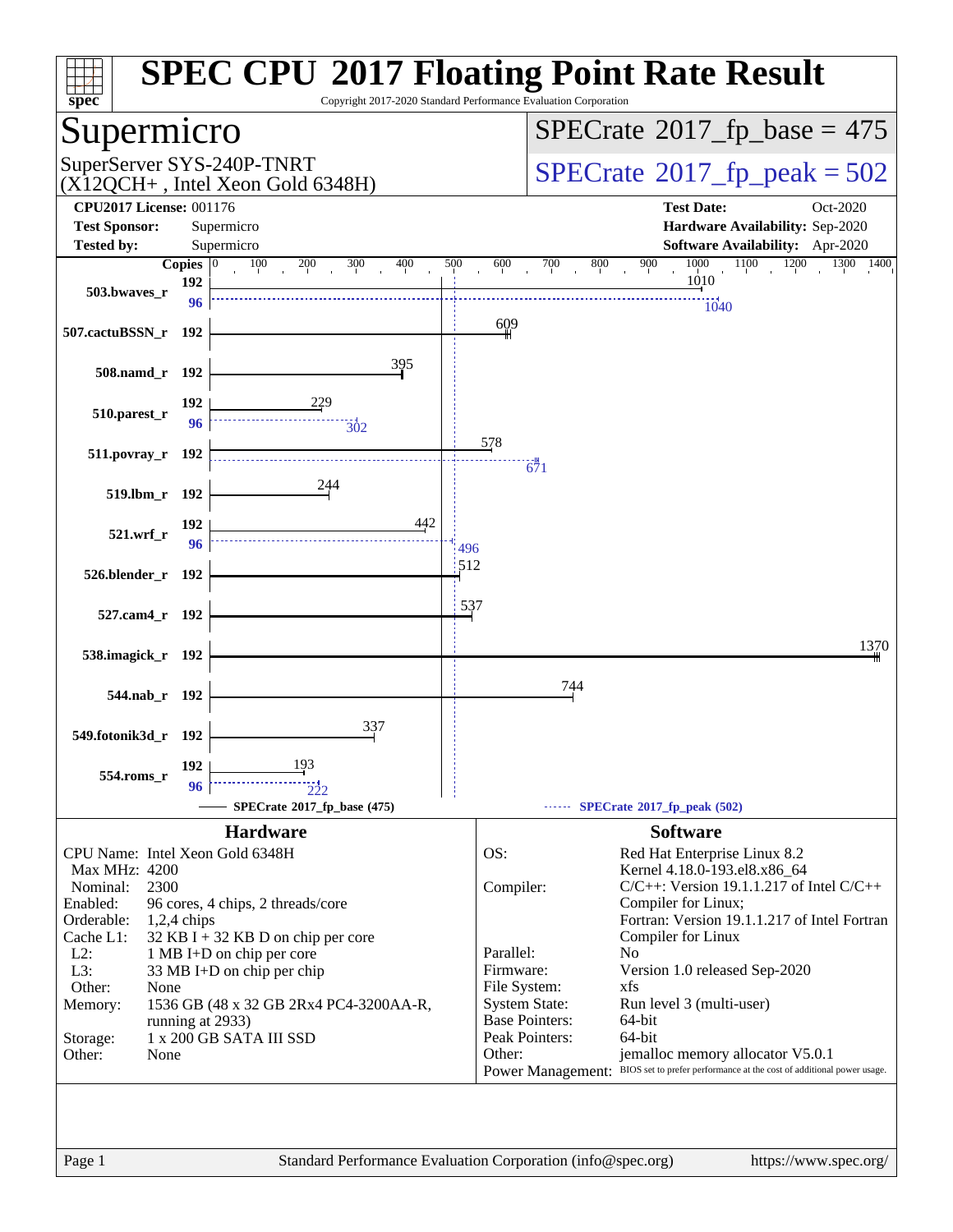

Copyright 2017-2020 Standard Performance Evaluation Corporation

# Supermicro

 $(X12OCH+$ , Intel Xeon Gold 6348H)

# $SPECrate$ <sup>®</sup>[2017\\_fp\\_base =](http://www.spec.org/auto/cpu2017/Docs/result-fields.html#SPECrate2017fpbase) 475

SuperServer SYS-240P-TNRT  $SUS - 40P$ -TNRT  $SPECrate \degree 2017$  $SPECrate \degree 2017$   $fp$  peak = 502

**[CPU2017 License:](http://www.spec.org/auto/cpu2017/Docs/result-fields.html#CPU2017License)** 001176 **[Test Date:](http://www.spec.org/auto/cpu2017/Docs/result-fields.html#TestDate)** Oct-2020 **[Test Sponsor:](http://www.spec.org/auto/cpu2017/Docs/result-fields.html#TestSponsor)** Supermicro **[Hardware Availability:](http://www.spec.org/auto/cpu2017/Docs/result-fields.html#HardwareAvailability)** Sep-2020 **[Tested by:](http://www.spec.org/auto/cpu2017/Docs/result-fields.html#Testedby)** Supermicro **[Software Availability:](http://www.spec.org/auto/cpu2017/Docs/result-fields.html#SoftwareAvailability)** Apr-2020

#### **[Results Table](http://www.spec.org/auto/cpu2017/Docs/result-fields.html#ResultsTable)**

|                  | <b>Base</b>                        |                |              |                | <b>Peak</b> |                |       |               |                |              |                |              |                |              |
|------------------|------------------------------------|----------------|--------------|----------------|-------------|----------------|-------|---------------|----------------|--------------|----------------|--------------|----------------|--------------|
| <b>Benchmark</b> | <b>Copies</b>                      | <b>Seconds</b> | <b>Ratio</b> | <b>Seconds</b> | Ratio       | <b>Seconds</b> | Ratio | <b>Copies</b> | <b>Seconds</b> | <b>Ratio</b> | <b>Seconds</b> | <b>Ratio</b> | <b>Seconds</b> | <b>Ratio</b> |
| 503.bwayes r     | 192                                | 1913           | 1010         | 1909           | 1010        | 1912           | 1010  | 96            | 924            | 1040         | 923            | 1040         | 923            | 1040         |
| 507.cactuBSSN r  | 192                                | 394            | 617          | 399            | 609         | 401            | 607   | 192           | 394            | 617          | 399            | 609          | 401            | 607          |
| $508$ .namd $r$  | 192                                | 461            | 396          | 462            | 395         | 464            | 393   | 192           | 461            | 396          | 462            | 395          | 464            | 393          |
| $510.parest_r$   | 192                                | 2190           | 229          | 2197           | 229         | 2191           | 229   | 96            | 831            | 302          | 832            | 302          | 833            | 301          |
| 511.povray_r     | 192                                | 776            | 578          | 775            | 578         | 776            | 578   | 192           | 665            | 674          | 668            | 671          | 672            | 667          |
| 519.lbm r        | 192                                | 830            | 244          | 831            | 243         | 831            | 244   | 192           | 830            | 244          | 831            | 243          | 831            | 244          |
| $521$ .wrf r     | 192                                | 974            | 441          | 973            | 442         | 973            | 442   | 96            | 433            | 496          | 434            | 496          | 434            | 496          |
| 526.blender_r    | 192                                | 570            | 513          | 571            | 512         | 572            | 512   | 192           | 570            | 513          | 571            | 512          | 572            | 512          |
| 527.cam4 r       | 192                                | 625            | 537          | 624            | 538         | 626            | 536   | 192           | 625            | 537          | 624            | 538          | 626            | 536          |
| 538.imagick_r    | 192                                | 351            | 1360         | 348            | 1370        | 349            | 1370  | 192           | 351            | 1360         | 348            | 1370         | 349            | 1370         |
| $544$ .nab r     | 192                                | 434            | 744          | 435            | 744         | 434            | 744   | 192           | 434            | 744          | 435            | 744          | 434            | 744          |
| 549.fotonik3d r  | 192                                | 2216           | 338          | 2226           | 336         | 2222           | 337   | 192           | 2216           | 338          | 2226           | 336          | 2222           | 337          |
| 554.roms r       | 192                                | 1579           | 193          | 1575           | 194         | 1583           | 193   | 96            | 689            | 222          | 688            | 222          | 679            | 225          |
|                  | $SPECrate^*2017_fp\_base =$<br>475 |                |              |                |             |                |       |               |                |              |                |              |                |              |

**[SPECrate](http://www.spec.org/auto/cpu2017/Docs/result-fields.html#SPECrate2017fppeak)[2017\\_fp\\_peak =](http://www.spec.org/auto/cpu2017/Docs/result-fields.html#SPECrate2017fppeak) 502**

Results appear in the [order in which they were run](http://www.spec.org/auto/cpu2017/Docs/result-fields.html#RunOrder). Bold underlined text [indicates a median measurement](http://www.spec.org/auto/cpu2017/Docs/result-fields.html#Median).

### **[Compiler Notes](http://www.spec.org/auto/cpu2017/Docs/result-fields.html#CompilerNotes)**

The inconsistent Compiler version information under Compiler Version section is due to a discrepancy in Intel Compiler. The correct version of C/C++ compiler is: Version 19.1.1.217 Build 20200306 Compiler for Linux The correct version of Fortran compiler is: Version 19.1.1.217 Build 20200306 Compiler for Linux

### **[Submit Notes](http://www.spec.org/auto/cpu2017/Docs/result-fields.html#SubmitNotes)**

 The numactl mechanism was used to bind copies to processors. The config file option 'submit' was used to generate numactl commands to bind each copy to a specific processor. For details, please see the config file.

### **[Operating System Notes](http://www.spec.org/auto/cpu2017/Docs/result-fields.html#OperatingSystemNotes)**

Stack size set to unlimited using "ulimit -s unlimited"

### **[Environment Variables Notes](http://www.spec.org/auto/cpu2017/Docs/result-fields.html#EnvironmentVariablesNotes)**

Environment variables set by runcpu before the start of the run: LD\_LIBRARY\_PATH = "/home/cpu2017/lib/intel64:/home/cpu2017/je5.0.1-64" MALLOC\_CONF = "retain:true"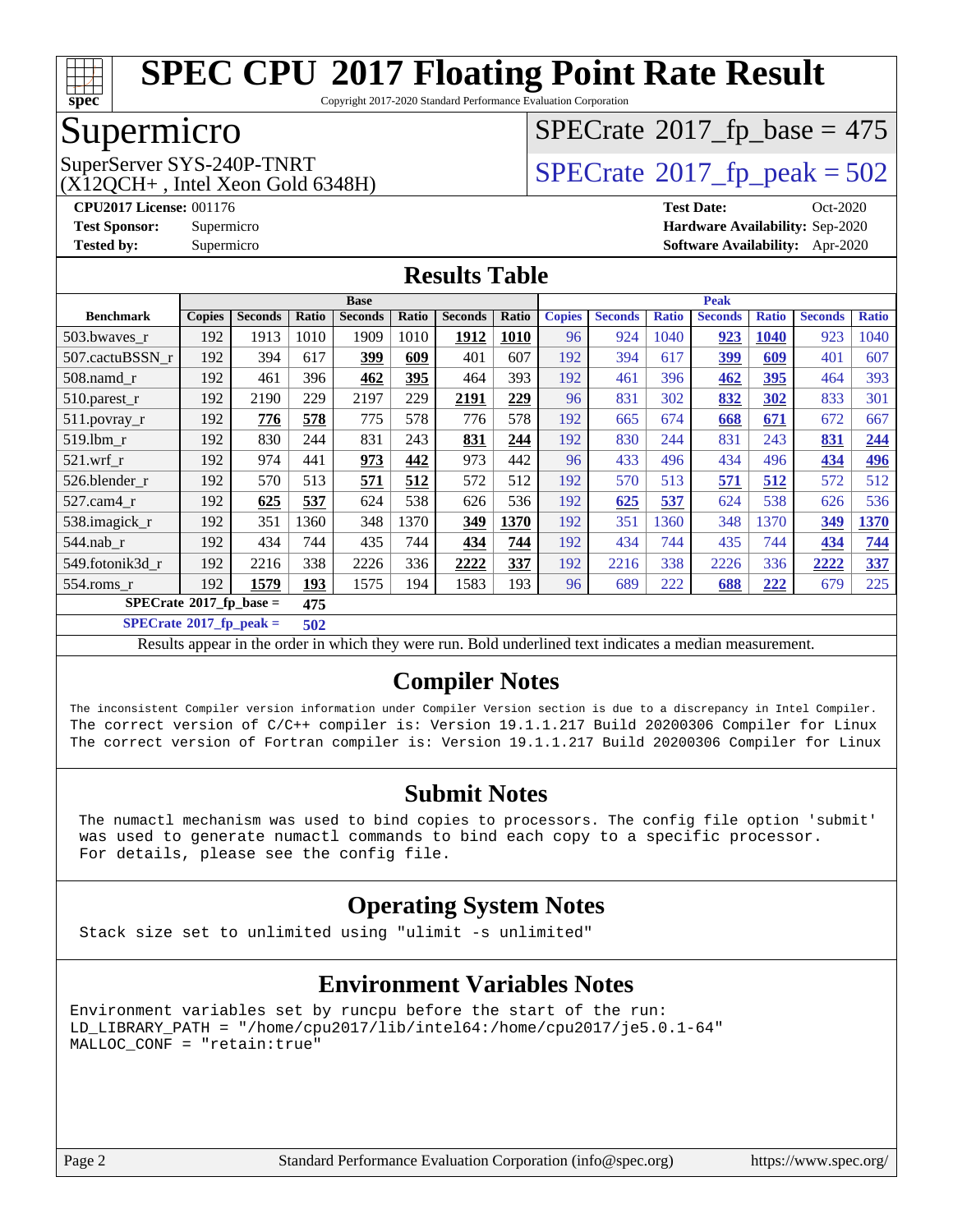

Copyright 2017-2020 Standard Performance Evaluation Corporation

## Supermicro

 $SPECTate$ <sup>®</sup>[2017\\_fp\\_base =](http://www.spec.org/auto/cpu2017/Docs/result-fields.html#SPECrate2017fpbase) 475

(X12QCH+ , Intel Xeon Gold 6348H)

SuperServer SYS-240P-TNRT  $\begin{array}{c|c}\n\text{SuperServer SYS-240P-TNRT} & & \text{SPECrate} \n\hline\n\text{SPECrate} \n\end{array}$  $\begin{array}{c|c}\n\text{SuperServer SYS-240P-TNRT} & & \text{SPECrate} \n\hline\n\text{SPECrate} \n\end{array}$  $\begin{array}{c|c}\n\text{SuperServer SYS-240P-TNRT} & & \text{SPECrate} \n\hline\n\text{SPECrate} \n\end{array}$ 

BIOS Settings:

**[Tested by:](http://www.spec.org/auto/cpu2017/Docs/result-fields.html#Testedby)** Supermicro **[Software Availability:](http://www.spec.org/auto/cpu2017/Docs/result-fields.html#SoftwareAvailability)** Apr-2020

**[CPU2017 License:](http://www.spec.org/auto/cpu2017/Docs/result-fields.html#CPU2017License)** 001176 **[Test Date:](http://www.spec.org/auto/cpu2017/Docs/result-fields.html#TestDate)** Oct-2020 **[Test Sponsor:](http://www.spec.org/auto/cpu2017/Docs/result-fields.html#TestSponsor)** Supermicro **[Hardware Availability:](http://www.spec.org/auto/cpu2017/Docs/result-fields.html#HardwareAvailability)** Sep-2020

#### **[General Notes](http://www.spec.org/auto/cpu2017/Docs/result-fields.html#GeneralNotes)**

 Binaries compiled on a system with 1x Intel Core i9-7980XE CPU + 64GB RAM memory using Redhat Enterprise Linux 8.0 Transparent Huge Pages enabled by default Prior to runcpu invocation Filesystem page cache synced and cleared with: sync; echo 3> /proc/sys/vm/drop\_caches runcpu command invoked through numactl i.e.: numactl --interleave=all runcpu <etc>

 NA: The test sponsor attests, as of date of publication, that CVE-2017-5754 (Meltdown) is mitigated in the system as tested and documented. Yes: The test sponsor attests, as of date of publication, that CVE-2017-5753 (Spectre variant 1) is mitigated in the system as tested and documented. Yes: The test sponsor attests, as of date of publication, that CVE-2017-5715 (Spectre variant 2) is mitigated in the system as tested and documented. jemalloc, a general purpose malloc implementation built with the RedHat Enterprise 7.5, and the system compiler gcc 4.8.5 sources available from jemalloc.net or<https://github.com/jemalloc/jemalloc/releases>

#### **[Platform Notes](http://www.spec.org/auto/cpu2017/Docs/result-fields.html#PlatformNotes)**

| (Continued on next page)                                                                                                                                                                                                                                                                                                                                                                                                  |  |  |  |  |
|---------------------------------------------------------------------------------------------------------------------------------------------------------------------------------------------------------------------------------------------------------------------------------------------------------------------------------------------------------------------------------------------------------------------------|--|--|--|--|
| From /proc/cpuinfo<br>model name: $Intel(R)$ Xeon $(R)$ Gold 6348H CPU @ 2.30GHz<br>4 "physical id"s (chips)<br>192 "processors"<br>cores, siblings (Caution: counting these is hw and system dependent. The following<br>excerpts from /proc/cpuinfo might not be reliable. Use with caution.)<br>cpu cores $: 24$<br>siblings : 48<br>physical 0: cores 0 1 2 3 4 5 8 9 10 11 12 13 16 17 18 19 20 21 24 25 26 27 28 29 |  |  |  |  |
| SUT (System Under Test) info as seen by some common utilities.<br>For more information on this section, see<br>https://www.spec.org/cpu2017/Docs/config.html#sysinfo                                                                                                                                                                                                                                                      |  |  |  |  |
| Sysinfo program /home/cpu2017/bin/sysinfo<br>Rev: r6365 of 2019-08-21 295195f888a3d7edb1e6e46a485a0011<br>running on X12QCH-01 Thu Oct 1 11:56:09 2020                                                                                                                                                                                                                                                                    |  |  |  |  |
| ENERGY_PERF_BIAS_CFG mode = Maximum Performance<br>$SNC = Enable$<br>Stale AtoS = Disable<br>Patrol Scrub = Disable                                                                                                                                                                                                                                                                                                       |  |  |  |  |
| BIOS Settings:<br>Power Technology = Custom<br>Power Performance Tuning = BIOS Controls EPB                                                                                                                                                                                                                                                                                                                               |  |  |  |  |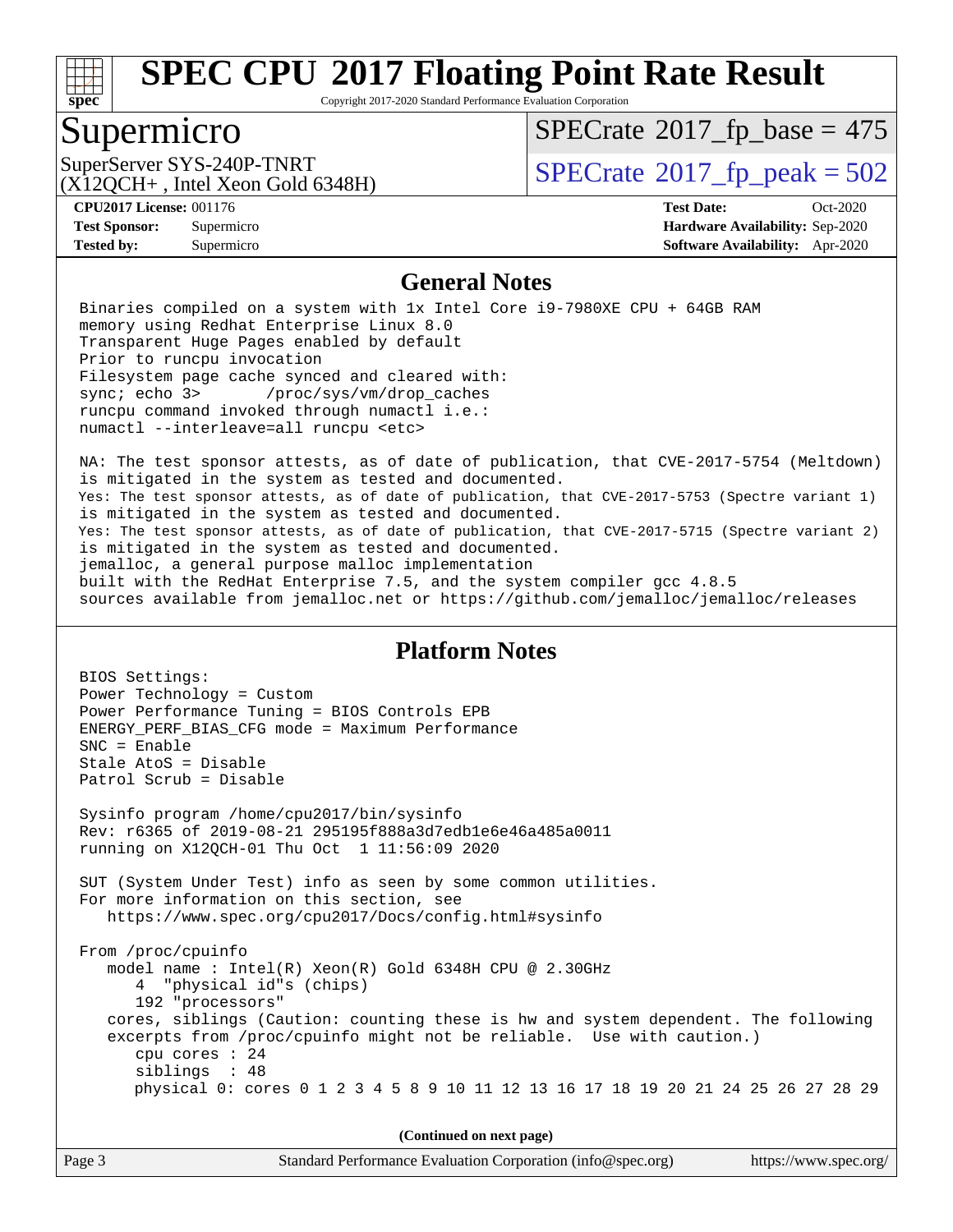

Copyright 2017-2020 Standard Performance Evaluation Corporation

### Supermicro

 $SPECTate$ <sup>®</sup>[2017\\_fp\\_base =](http://www.spec.org/auto/cpu2017/Docs/result-fields.html#SPECrate2017fpbase) 475

(X12QCH+ , Intel Xeon Gold 6348H)

SuperServer SYS-240P-TNRT  $\begin{array}{c|c}\n\text{SuperServer SYS-240P-TNRT} & & \text{SPECrate} \n\hline\n\text{SPECrate} \n\end{array}$  $\begin{array}{c|c}\n\text{SuperServer SYS-240P-TNRT} & & \text{SPECrate} \n\hline\n\text{SPECrate} \n\end{array}$  $\begin{array}{c|c}\n\text{SuperServer SYS-240P-TNRT} & & \text{SPECrate} \n\hline\n\text{SPECrate} \n\end{array}$ 

**[Tested by:](http://www.spec.org/auto/cpu2017/Docs/result-fields.html#Testedby)** Supermicro **[Software Availability:](http://www.spec.org/auto/cpu2017/Docs/result-fields.html#SoftwareAvailability)** Apr-2020

**[CPU2017 License:](http://www.spec.org/auto/cpu2017/Docs/result-fields.html#CPU2017License)** 001176 **[Test Date:](http://www.spec.org/auto/cpu2017/Docs/result-fields.html#TestDate)** Oct-2020 **[Test Sponsor:](http://www.spec.org/auto/cpu2017/Docs/result-fields.html#TestSponsor)** Supermicro **[Hardware Availability:](http://www.spec.org/auto/cpu2017/Docs/result-fields.html#HardwareAvailability)** Sep-2020

#### **[Platform Notes \(Continued\)](http://www.spec.org/auto/cpu2017/Docs/result-fields.html#PlatformNotes)**

Page 4 Standard Performance Evaluation Corporation [\(info@spec.org\)](mailto:info@spec.org) <https://www.spec.org/> physical 1: cores 0 1 2 3 4 5 8 9 10 11 12 13 16 17 18 19 20 21 24 25 26 27 28 29 physical 2: cores 0 1 2 3 4 5 8 9 10 11 12 13 16 17 18 19 20 21 24 25 26 27 28 29 physical 3: cores 0 1 2 3 4 5 8 9 10 11 12 13 16 17 18 19 20 21 24 25 26 27 28 29 From lscpu: Architecture: x86\_64 CPU op-mode(s): 32-bit, 64-bit Byte Order: Little Endian CPU(s): 192 On-line CPU(s) list: 0-191 Thread(s) per core: 2 Core(s) per socket: 24 Socket(s): 4 NUMA node(s): 8 Vendor ID: GenuineIntel CPU family: 6 Model: 85 Model name: Intel(R) Xeon(R) Gold 6348H CPU @ 2.30GHz Stepping: 11 CPU MHz: 3431.777 CPU max MHz: 4200.0000 CPU min MHz: 1000.0000 BogoMIPS: 4600.00 Virtualization: VT-x L1d cache: 32K L1i cache: 32K L2 cache: 1024K L3 cache: 33792K NUMA node0 CPU(s): 0-2,6-8,12-14,18-20,96-98,102-104,108-110,114-116 NUMA node1 CPU(s): 3-5,9-11,15-17,21-23,99-101,105-107,111-113,117-119 NUMA node2 CPU(s): 24-26,30-32,36-38,42-44,120-122,126-128,132-134,138-140 NUMA node3 CPU(s): 27-29,33-35,39-41,45-47,123-125,129-131,135-137,141-143 NUMA node4 CPU(s): 48-50,54-56,60-62,66-68,144-146,150-152,156-158,162-164 NUMA node5 CPU(s): 51-53,57-59,63-65,69-71,147-149,153-155,159-161,165-167 NUMA node6 CPU(s): 72-74,78-80,84-86,90-92,168-170,174-176,180-182,186-188 NUMA node7 CPU(s): 75-77,81-83,87-89,93-95,171-173,177-179,183-185,189-191 Flags: fpu vme de pse tsc msr pae mce cx8 apic sep mtrr pge mca cmov pat pse36 clflush dts acpi mmx fxsr sse sse2 ss ht tm pbe syscall nx pdpe1gb rdtscp lm constant\_tsc art arch\_perfmon pebs bts rep\_good nopl xtopology nonstop\_tsc cpuid aperfmperf pni pclmulqdq dtes64 monitor ds\_cpl vmx smx est tm2 ssse3 sdbg fma cx16 xtpr pdcm pcid dca sse4\_1 sse4\_2 x2apic movbe popcnt tsc\_deadline\_timer aes xsave avx f16c rdrand lahf\_lm abm 3dnowprefetch cpuid\_fault epb cat\_l3 cdp\_l3 invpcid\_single intel\_ppin ssbd mba ibrs ibpb stibp ibrs\_enhanced tpr\_shadow vnmi flexpriority ept vpid fsgsbase tsc\_adjust bmi1 hle avx2 smep bmi2 erms invpcid rtm cqm mpx rdt\_a avx512f avx512dq rdseed adx smap clflushopt clwb intel\_pt avx512cd avx512bw avx512vl xsaveopt xsavec xgetbv1 xsaves cqm\_llc cqm\_occup\_llc cqm\_mbm\_total cqm\_mbm\_local avx512\_bf16 dtherm ida arat pln pts pku ospke avx512\_vnni md\_clear **(Continued on next page)**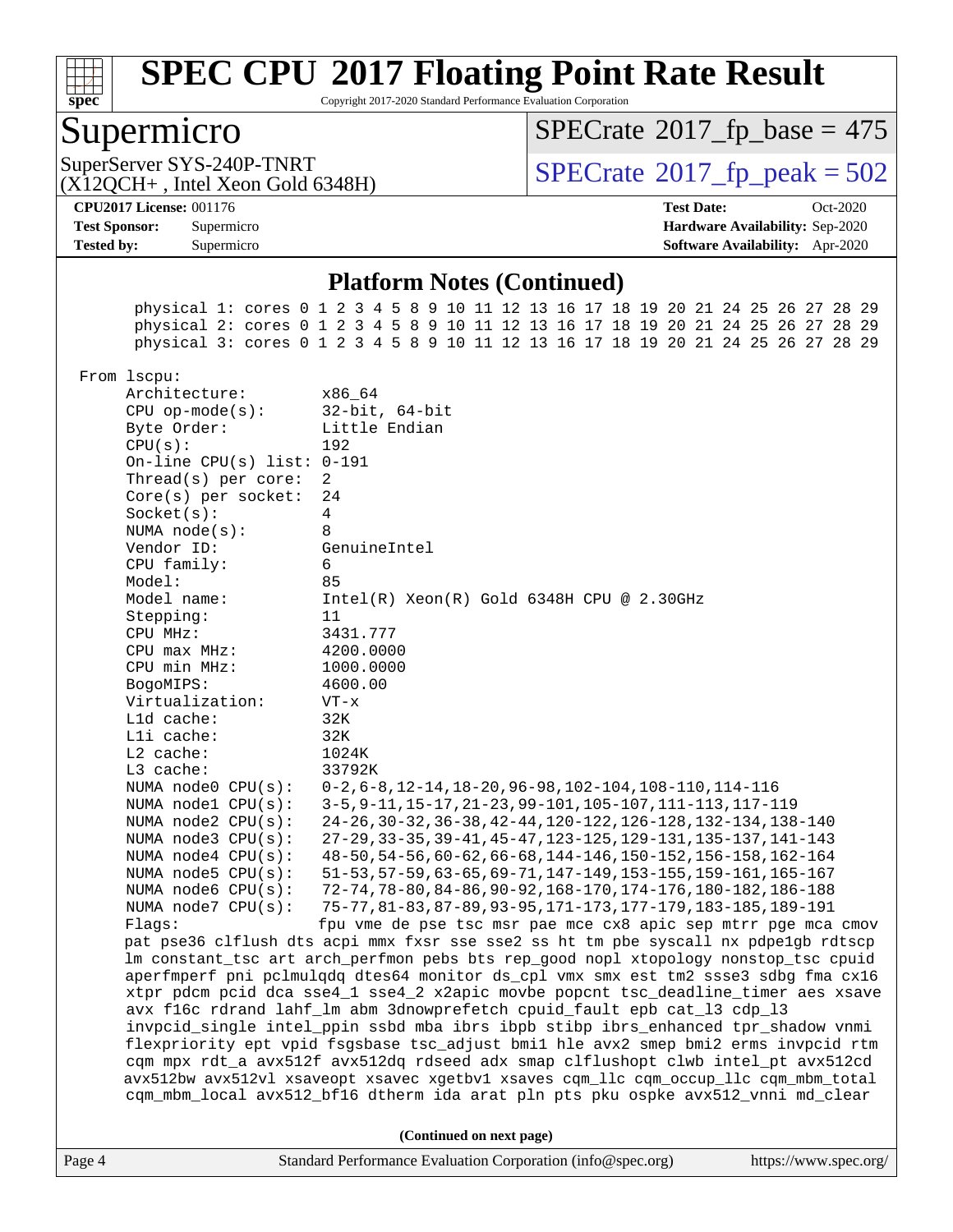

Copyright 2017-2020 Standard Performance Evaluation Corporation

### Supermicro

 $SPECTate$ <sup>®</sup>[2017\\_fp\\_base =](http://www.spec.org/auto/cpu2017/Docs/result-fields.html#SPECrate2017fpbase) 475

(X12QCH+ , Intel Xeon Gold 6348H)

SuperServer SYS-240P-TNRT  $\begin{array}{c|c}\n\text{SuperServer SYS-240P-TNRT} & & \text{SPECrate} \n\hline\n\text{SPECrate} \n\end{array}$  $\begin{array}{c|c}\n\text{SuperServer SYS-240P-TNRT} & & \text{SPECrate} \n\hline\n\text{SPECrate} \n\end{array}$  $\begin{array}{c|c}\n\text{SuperServer SYS-240P-TNRT} & & \text{SPECrate} \n\hline\n\text{SPECrate} \n\end{array}$ 

**[CPU2017 License:](http://www.spec.org/auto/cpu2017/Docs/result-fields.html#CPU2017License)** 001176 **[Test Date:](http://www.spec.org/auto/cpu2017/Docs/result-fields.html#TestDate)** Oct-2020 **[Test Sponsor:](http://www.spec.org/auto/cpu2017/Docs/result-fields.html#TestSponsor)** Supermicro **[Hardware Availability:](http://www.spec.org/auto/cpu2017/Docs/result-fields.html#HardwareAvailability)** Sep-2020 **[Tested by:](http://www.spec.org/auto/cpu2017/Docs/result-fields.html#Testedby)** Supermicro **[Software Availability:](http://www.spec.org/auto/cpu2017/Docs/result-fields.html#SoftwareAvailability)** Apr-2020

#### **[Platform Notes \(Continued\)](http://www.spec.org/auto/cpu2017/Docs/result-fields.html#PlatformNotes)**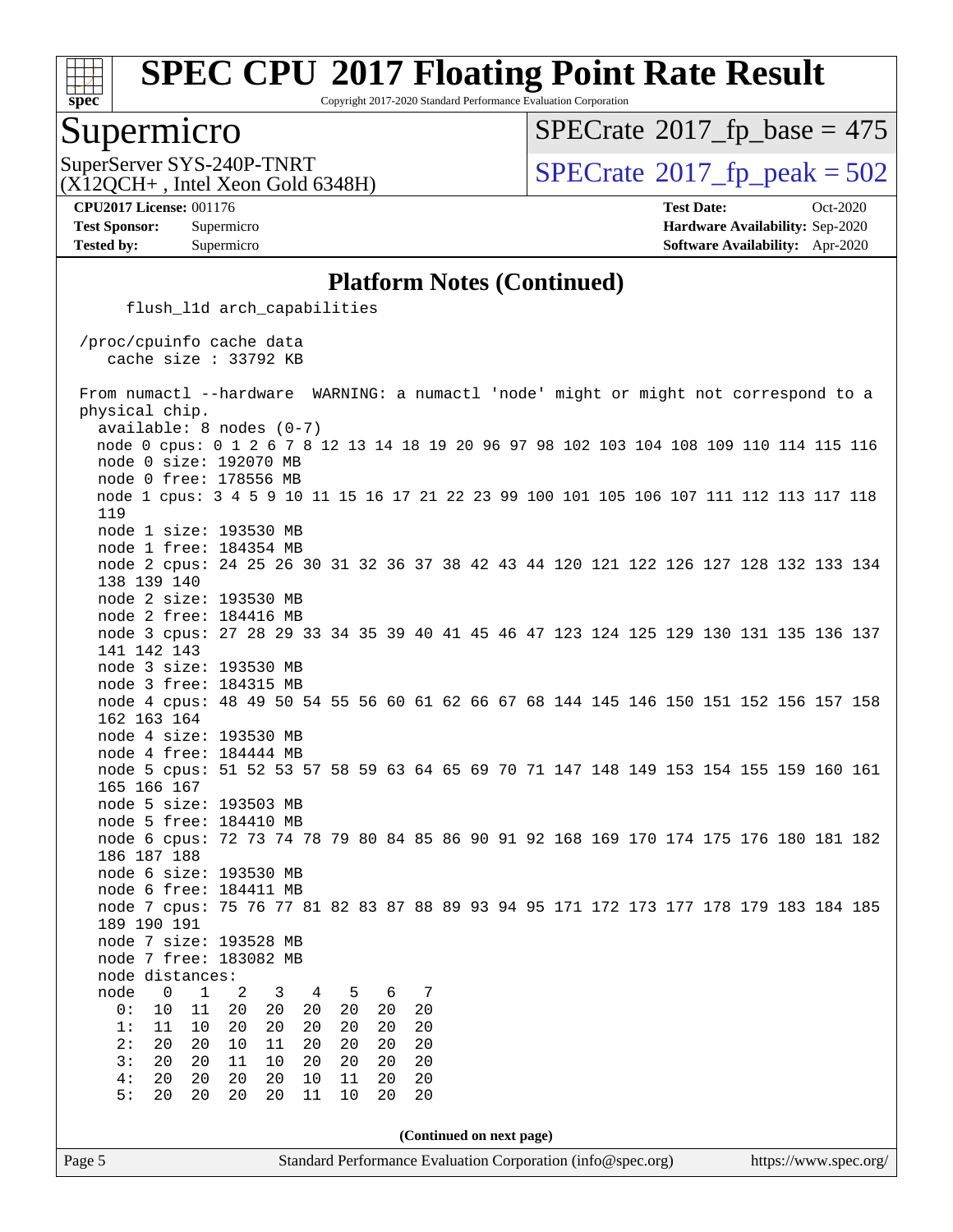

Copyright 2017-2020 Standard Performance Evaluation Corporation

### Supermicro

 $SPECTate$ <sup>®</sup>[2017\\_fp\\_base =](http://www.spec.org/auto/cpu2017/Docs/result-fields.html#SPECrate2017fpbase) 475

(X12QCH+ , Intel Xeon Gold 6348H)

SuperServer SYS-240P-TNRT  $\begin{array}{c|c}\n\text{SPECTate} \textcirc 2017\_fp\_peak = 502 \\
\hline\n\end{array}$ 

**[Tested by:](http://www.spec.org/auto/cpu2017/Docs/result-fields.html#Testedby)** Supermicro **[Software Availability:](http://www.spec.org/auto/cpu2017/Docs/result-fields.html#SoftwareAvailability)** Apr-2020

**[CPU2017 License:](http://www.spec.org/auto/cpu2017/Docs/result-fields.html#CPU2017License)** 001176 **[Test Date:](http://www.spec.org/auto/cpu2017/Docs/result-fields.html#TestDate)** Oct-2020 **[Test Sponsor:](http://www.spec.org/auto/cpu2017/Docs/result-fields.html#TestSponsor)** Supermicro **[Hardware Availability:](http://www.spec.org/auto/cpu2017/Docs/result-fields.html#HardwareAvailability)** Sep-2020

#### **[Platform Notes \(Continued\)](http://www.spec.org/auto/cpu2017/Docs/result-fields.html#PlatformNotes)**

 6: 20 20 20 20 20 20 10 11 7: 20 20 20 20 20 20 11 10 From /proc/meminfo MemTotal: 1583876676 kB HugePages\_Total: 0 Hugepagesize: 2048 kB From /etc/\*release\* /etc/\*version\* os-release: NAME="Red Hat Enterprise Linux" VERSION="8.2 (Ootpa)" ID="rhel" ID\_LIKE="fedora" VERSION\_ID="8.2" PLATFORM\_ID="platform:el8" PRETTY\_NAME="Red Hat Enterprise Linux 8.2 (Ootpa)" ANSI\_COLOR="0;31" redhat-release: Red Hat Enterprise Linux release 8.2 (Ootpa) system-release: Red Hat Enterprise Linux release 8.2 (Ootpa) system-release-cpe: cpe:/o:redhat:enterprise\_linux:8.2:ga uname -a: Linux X12QCH-01 4.18.0-193.el8.x86\_64 #1 SMP Fri Mar 27 14:35:58 UTC 2020 x86\_64 x86\_64 x86\_64 GNU/Linux Kernel self-reported vulnerability status: itlb\_multihit: Not affected CVE-2018-3620 (L1 Terminal Fault): Not affected Microarchitectural Data Sampling: CVE-2017-5754 (Meltdown): Not affected CVE-2018-3639 (Speculative Store Bypass): Mitigation: Speculative Store Bypass disabled via prctl and seccomp CVE-2017-5753 (Spectre variant 1): Mitigation: usercopy/swapgs barriers and \_\_user pointer sanitization CVE-2017-5715 (Spectre variant 2): Mitigation: Enhanced IBRS, IBPB: conditional, RSB filling tsx\_async\_abort: Not affected run-level 3 Oct 1 02:42 SPEC is set to: /home/cpu2017 Filesystem Type Size Used Avail Use% Mounted on /dev/mapper/rhel-home xfs 125G 84G 42G 67% /home From /sys/devices/virtual/dmi/id **(Continued on next page)**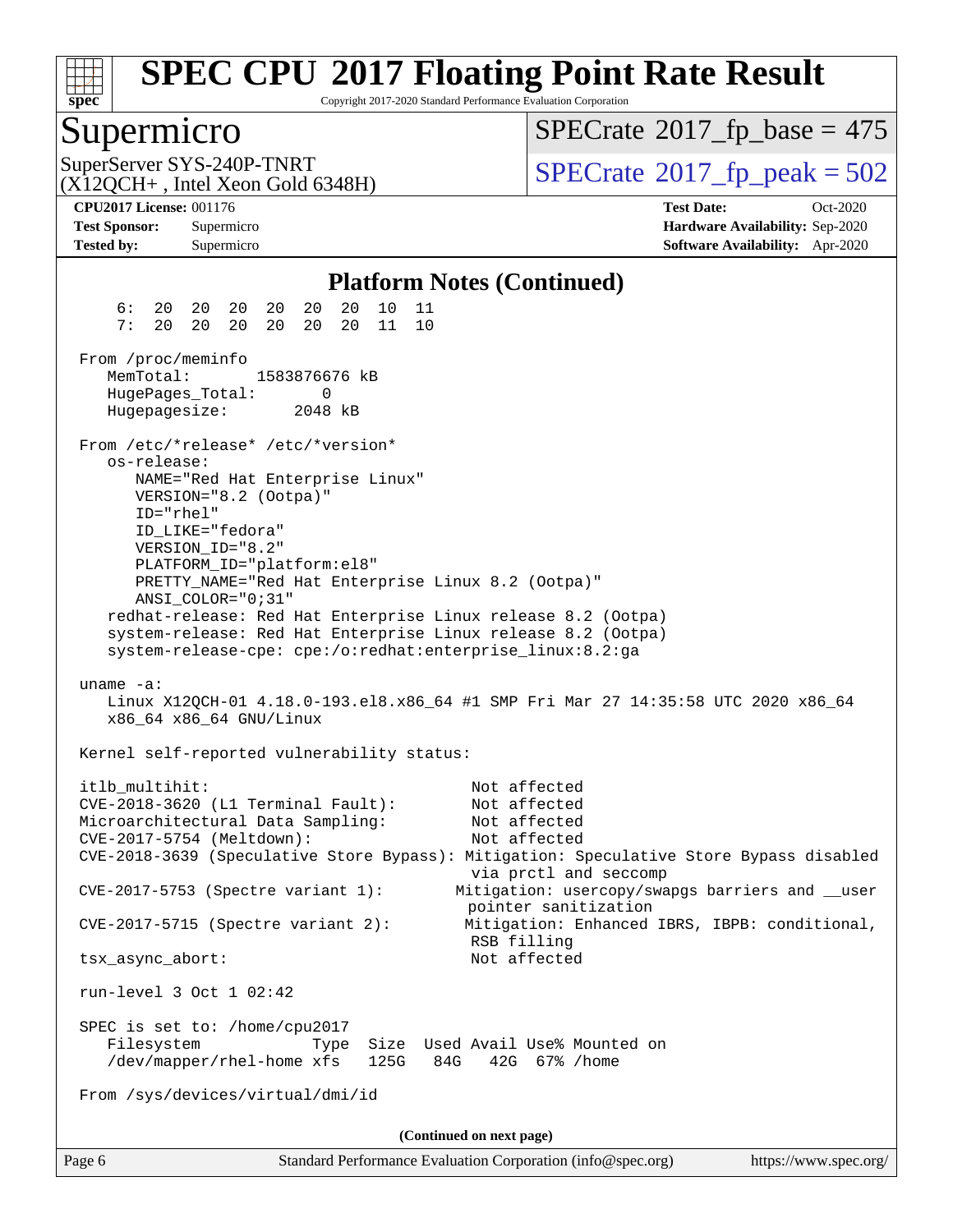

Copyright 2017-2020 Standard Performance Evaluation Corporation

### Supermicro

 $SPECrate$ <sup>®</sup>[2017\\_fp\\_base =](http://www.spec.org/auto/cpu2017/Docs/result-fields.html#SPECrate2017fpbase) 475

(X12QCH+ , Intel Xeon Gold 6348H)

SuperServer SYS-240P-TNRT<br>(X12OCH+ Intel Xeon Gold 6348H)  $\text{SPECrate}$  $\text{SPECrate}$  $\text{SPECrate}$ <sup>®</sup>[2017\\_fp\\_peak = 5](http://www.spec.org/auto/cpu2017/Docs/result-fields.html#SPECrate2017fppeak)02

**[Tested by:](http://www.spec.org/auto/cpu2017/Docs/result-fields.html#Testedby)** Supermicro **[Software Availability:](http://www.spec.org/auto/cpu2017/Docs/result-fields.html#SoftwareAvailability)** Apr-2020

**[CPU2017 License:](http://www.spec.org/auto/cpu2017/Docs/result-fields.html#CPU2017License)** 001176 **[Test Date:](http://www.spec.org/auto/cpu2017/Docs/result-fields.html#TestDate)** Oct-2020 **[Test Sponsor:](http://www.spec.org/auto/cpu2017/Docs/result-fields.html#TestSponsor)** Supermicro **[Hardware Availability:](http://www.spec.org/auto/cpu2017/Docs/result-fields.html#HardwareAvailability)** Sep-2020

#### **[Platform Notes \(Continued\)](http://www.spec.org/auto/cpu2017/Docs/result-fields.html#PlatformNotes)**

 BIOS: American Megatrends International, LLC. 1.0 09/02/2020 Vendor: Supermicro Product: Super Server Product Family: Family Serial: 0123456789

 Additional information from dmidecode follows. WARNING: Use caution when you interpret this section. The 'dmidecode' program reads system data which is "intended to allow hardware to be accurately determined", but the intent may not be met, as there are frequent changes to hardware, firmware, and the "DMTF SMBIOS" standard. Memory:

48x Samsung M393A4K40DB3-CWE 32 GB 2 rank 3200

(End of data from sysinfo program)

#### **[Compiler Version Notes](http://www.spec.org/auto/cpu2017/Docs/result-fields.html#CompilerVersionNotes)**

| C                                                | 519.1bm r(base, peak) 538.imagick r(base, peak)<br>544.nab_r(base, peak)                                                                                                                                                                                                                                |                       |
|--------------------------------------------------|---------------------------------------------------------------------------------------------------------------------------------------------------------------------------------------------------------------------------------------------------------------------------------------------------------|-----------------------|
| NextGen Build 20200304                           | Intel(R) C Compiler for applications running on $Intel(R) 64$ , Version 2021.1<br>Copyright (C) 1985-2020 Intel Corporation. All rights reserved.                                                                                                                                                       |                       |
| $C++$                                            | 508.namd_r(base, peak) 510.parest_r(base, peak)                                                                                                                                                                                                                                                         |                       |
| NextGen Build 20200304                           | Intel(R) $C++$ Compiler for applications running on Intel(R) 64, Version 2021.1<br>Copyright (C) 1985-2020 Intel Corporation. All rights reserved.                                                                                                                                                      |                       |
|                                                  | $C++$ , C $511.$ povray_r(base) 526.blender_r(base, peak)                                                                                                                                                                                                                                               |                       |
| NextGen Build 20200304<br>NextGen Build 20200304 | Intel(R) $C++$ Compiler for applications running on Intel(R) 64, Version 2021.1<br>Copyright (C) 1985-2020 Intel Corporation. All rights reserved.<br>Intel(R) C Compiler for applications running on Intel(R) $64$ , Version 2021.1<br>Copyright (C) 1985-2020 Intel Corporation. All rights reserved. |                       |
|                                                  | (Continued on next page)                                                                                                                                                                                                                                                                                |                       |
| Page 7                                           | Standard Performance Evaluation Corporation (info@spec.org)                                                                                                                                                                                                                                             | https://www.spec.org/ |
|                                                  |                                                                                                                                                                                                                                                                                                         |                       |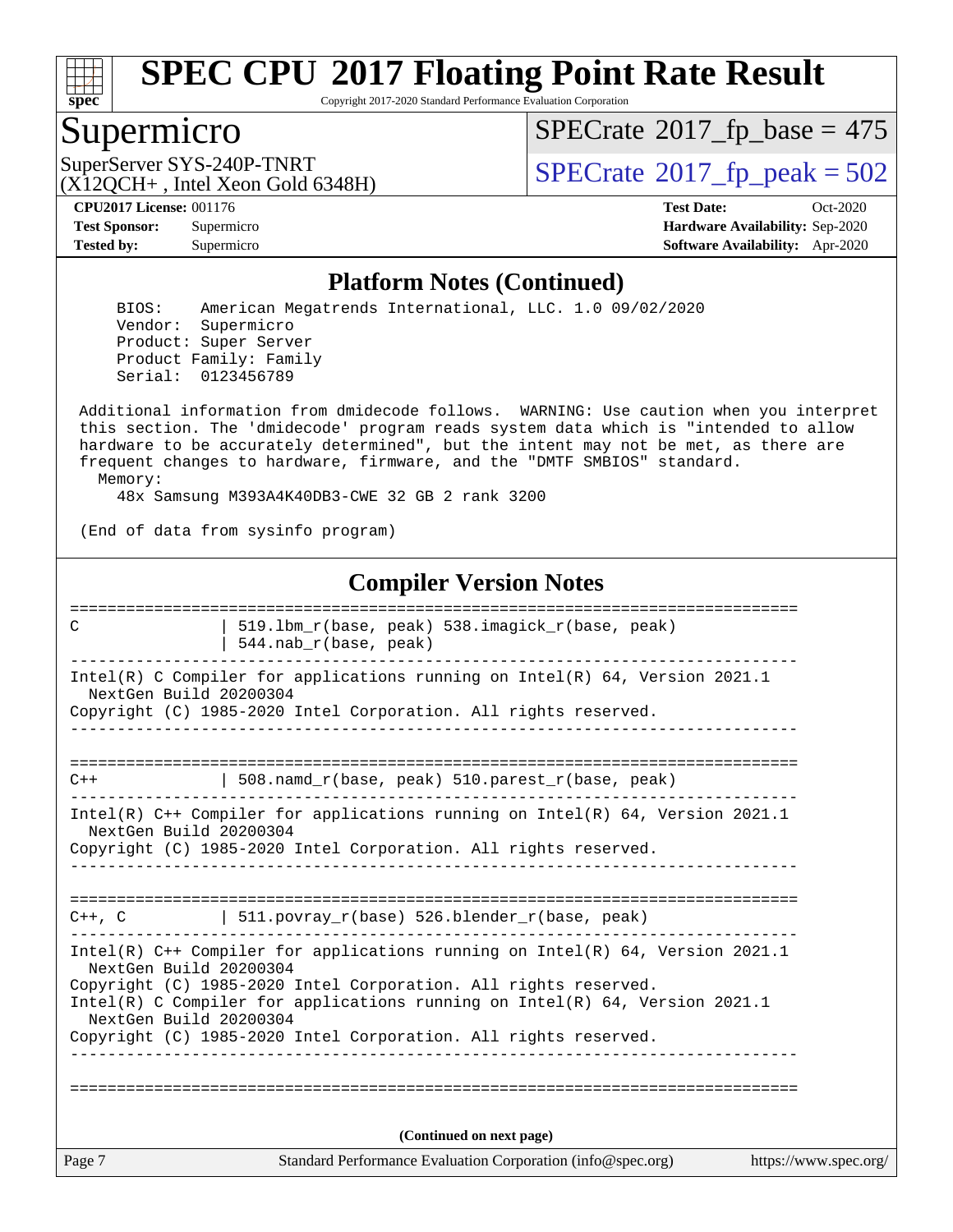

Copyright 2017-2020 Standard Performance Evaluation Corporation

# Supermicro

 $SPECrate$ <sup>®</sup>[2017\\_fp\\_base =](http://www.spec.org/auto/cpu2017/Docs/result-fields.html#SPECrate2017fpbase) 475

(X12QCH+ , Intel Xeon Gold 6348H)

SuperServer SYS-240P-TNRT<br>(X12OCH+ Intel Xeon Gold 6348H) [SPECrate](http://www.spec.org/auto/cpu2017/Docs/result-fields.html#SPECrate2017fppeak)®[2017\\_fp\\_peak = 5](http://www.spec.org/auto/cpu2017/Docs/result-fields.html#SPECrate2017fppeak)02

**[CPU2017 License:](http://www.spec.org/auto/cpu2017/Docs/result-fields.html#CPU2017License)** 001176 **[Test Date:](http://www.spec.org/auto/cpu2017/Docs/result-fields.html#TestDate)** Oct-2020 **[Test Sponsor:](http://www.spec.org/auto/cpu2017/Docs/result-fields.html#TestSponsor)** Supermicro **[Hardware Availability:](http://www.spec.org/auto/cpu2017/Docs/result-fields.html#HardwareAvailability)** Sep-2020 **[Tested by:](http://www.spec.org/auto/cpu2017/Docs/result-fields.html#Testedby)** Supermicro **[Software Availability:](http://www.spec.org/auto/cpu2017/Docs/result-fields.html#SoftwareAvailability)** Apr-2020

#### **[Compiler Version Notes \(Continued\)](http://www.spec.org/auto/cpu2017/Docs/result-fields.html#CompilerVersionNotes)**

|                                                  | $C++$ , $C$   511.povray_r(peak)                                                                                                                                                                                                                                                                                                                                                                                                                                                                     |                       |
|--------------------------------------------------|------------------------------------------------------------------------------------------------------------------------------------------------------------------------------------------------------------------------------------------------------------------------------------------------------------------------------------------------------------------------------------------------------------------------------------------------------------------------------------------------------|-----------------------|
|                                                  | Intel(R) $C++$ Intel(R) 64 Compiler for applications running on Intel(R) 64,<br>Version 19.1.1.217 Build 20200306<br>Copyright (C) 1985-2020 Intel Corporation. All rights reserved.<br>Intel(R) C Intel(R) 64 Compiler for applications running on Intel(R) 64,<br>Version 19.1.1.217 Build 20200306<br>Copyright (C) 1985-2020 Intel Corporation. All rights reserved.                                                                                                                             |                       |
|                                                  |                                                                                                                                                                                                                                                                                                                                                                                                                                                                                                      |                       |
|                                                  | $C++$ , C $\qquad$   511.povray_r(base) 526.blender_r(base, peak)                                                                                                                                                                                                                                                                                                                                                                                                                                    |                       |
| NextGen Build 20200304<br>NextGen Build 20200304 | Intel(R) C++ Compiler for applications running on Intel(R) 64, Version 2021.1<br>Copyright (C) 1985-2020 Intel Corporation. All rights reserved.<br>Intel(R) C Compiler for applications running on Intel(R) 64, Version 2021.1<br>Copyright (C) 1985-2020 Intel Corporation. All rights reserved.                                                                                                                                                                                                   |                       |
|                                                  | $C++$ , C $\qquad \qquad \vert$ 511.povray_r(peak)                                                                                                                                                                                                                                                                                                                                                                                                                                                   |                       |
|                                                  | Intel(R) $C++$ Intel(R) 64 Compiler for applications running on Intel(R) 64,<br>Version 19.1.1.217 Build 20200306<br>Copyright (C) 1985-2020 Intel Corporation. All rights reserved.<br>Intel(R) C Intel(R) 64 Compiler for applications running on Intel(R) 64,<br>Version 19.1.1.217 Build 20200306<br>Copyright (C) 1985-2020 Intel Corporation. All rights reserved.<br>.                                                                                                                        |                       |
|                                                  | $C++$ , C, Fortran   507.cactuBSSN_r(base, peak)                                                                                                                                                                                                                                                                                                                                                                                                                                                     |                       |
| NextGen Build 20200304<br>NextGen Build 20200304 | Intel(R) $C++$ Compiler for applications running on Intel(R) 64, Version 2021.1<br>Copyright (C) 1985-2020 Intel Corporation. All rights reserved.<br>Intel(R) C Compiler for applications running on $Intel(R) 64$ , Version 2021.1<br>Copyright (C) 1985-2020 Intel Corporation. All rights reserved.<br>Intel(R) Fortran Intel(R) 64 Compiler for applications running on Intel(R)<br>64, Version 19.1.1.217 Build 20200306<br>Copyright (C) 1985-2020 Intel Corporation.<br>All rights reserved. |                       |
|                                                  |                                                                                                                                                                                                                                                                                                                                                                                                                                                                                                      |                       |
| Page 8                                           | (Continued on next page)<br>Standard Performance Evaluation Corporation (info@spec.org)                                                                                                                                                                                                                                                                                                                                                                                                              | https://www.spec.org/ |
|                                                  |                                                                                                                                                                                                                                                                                                                                                                                                                                                                                                      |                       |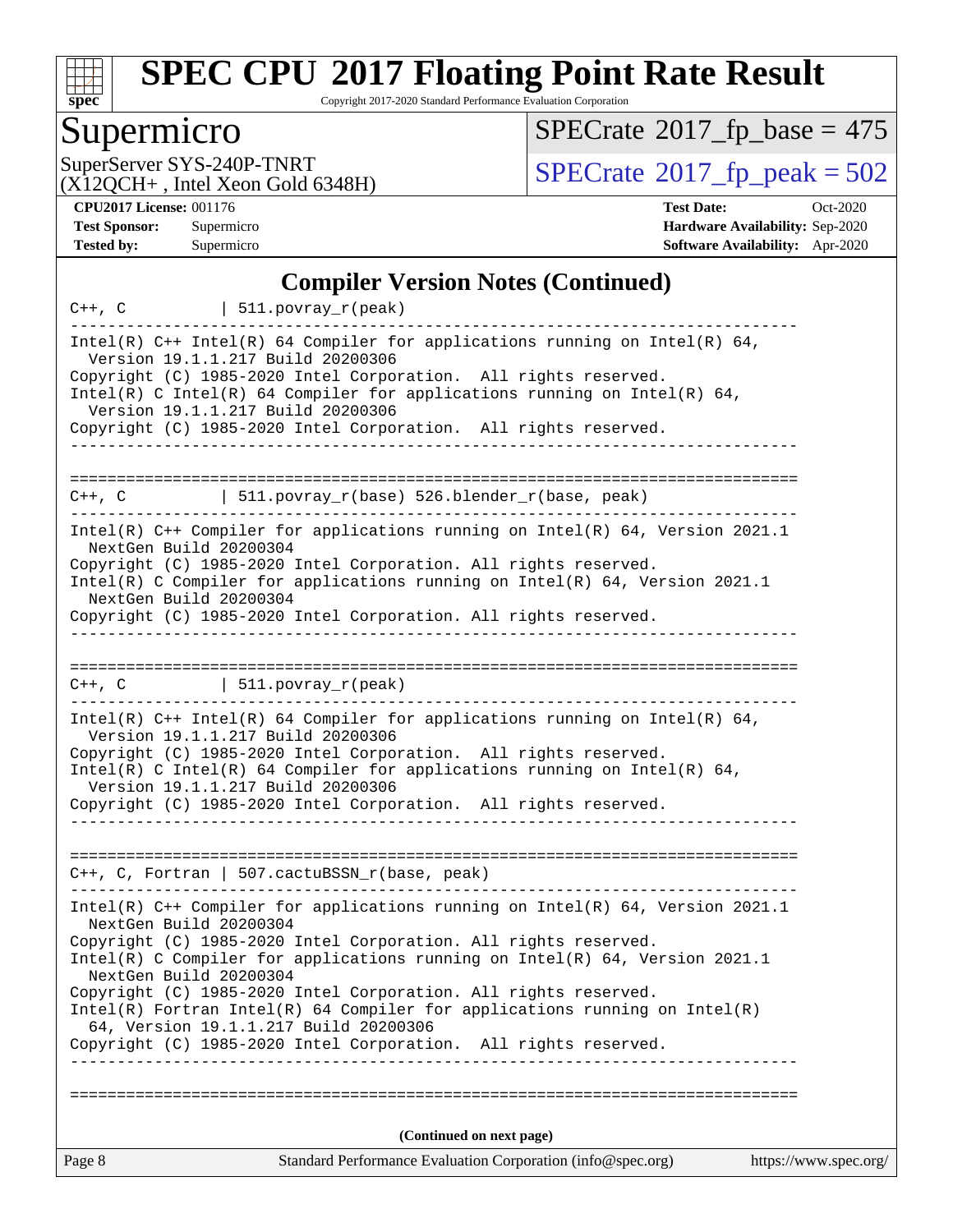

Copyright 2017-2020 Standard Performance Evaluation Corporation

# Supermicro<br>SuperServer SYS-240P-TNRT

 $SPECrate$ <sup>®</sup>[2017\\_fp\\_base =](http://www.spec.org/auto/cpu2017/Docs/result-fields.html#SPECrate2017fpbase) 475

(X12QCH+ , Intel Xeon Gold 6348H)

 $SPECTate@2017_fp\_peak = 502$ 

#### **[CPU2017 License:](http://www.spec.org/auto/cpu2017/Docs/result-fields.html#CPU2017License)** 001176

| <b>CPU2017 License: 001176</b> |            | <b>Test Date:</b>                      | Oct-2020 |
|--------------------------------|------------|----------------------------------------|----------|
| <b>Test Sponsor:</b>           | Supermicro | <b>Hardware Availability: Sep-2020</b> |          |
| Tested by:                     | Supermicro | <b>Software Availability:</b> Apr-2020 |          |

### **[Compiler Version Notes \(Continued\)](http://www.spec.org/auto/cpu2017/Docs/result-fields.html#CompilerVersionNotes)**

| Page 9                 | Standard Performance Evaluation Corporation (info@spec.org)<br>https://www.spec.org/                                                                                                                                                                                                                                                                                         |
|------------------------|------------------------------------------------------------------------------------------------------------------------------------------------------------------------------------------------------------------------------------------------------------------------------------------------------------------------------------------------------------------------------|
|                        | (Continued on next page)                                                                                                                                                                                                                                                                                                                                                     |
|                        | $Intel(R)$ Fortran Intel(R) 64 Compiler for applications running on Intel(R)<br>64, Version 19.1.1.217 Build 20200306<br>Copyright (C) 1985-2020 Intel Corporation. All rights reserved.                                                                                                                                                                                     |
| Fortran, C             | $521.wrf\_r (peak)$                                                                                                                                                                                                                                                                                                                                                          |
|                        | Copyright (C) 1985-2020 Intel Corporation. All rights reserved.                                                                                                                                                                                                                                                                                                              |
| NextGen Build 20200304 | Intel(R) C Compiler for applications running on Intel(R) 64, Version 2021.1                                                                                                                                                                                                                                                                                                  |
|                        | 64, Version 19.1.1.217 Build 20200306<br>Copyright (C) 1985-2020 Intel Corporation. All rights reserved.                                                                                                                                                                                                                                                                     |
|                        | $Intel(R)$ Fortran Intel(R) 64 Compiler for applications running on Intel(R)                                                                                                                                                                                                                                                                                                 |
|                        | Fortran, $C$   521.wrf_r(base) 527.cam4_r(base, peak)                                                                                                                                                                                                                                                                                                                        |
|                        | $Intel(R)$ Fortran Intel(R) 64 Compiler for applications running on Intel(R)<br>64, Version 19.1.1.217 Build 20200306<br>Copyright (C) 1985-2020 Intel Corporation. All rights reserved.<br>Intel(R) C Intel(R) 64 Compiler for applications running on Intel(R) 64,<br>Version 19.1.1.217 Build 20200306<br>Copyright (C) 1985-2020 Intel Corporation. All rights reserved. |
|                        | Fortran, $C$   521.wrf_r(peak)                                                                                                                                                                                                                                                                                                                                               |
|                        |                                                                                                                                                                                                                                                                                                                                                                              |
| NextGen Build 20200304 | Intel(R) C Compiler for applications running on Intel(R) 64, Version 2021.1<br>Copyright (C) 1985-2020 Intel Corporation. All rights reserved.                                                                                                                                                                                                                               |
|                        | $Intel(R)$ Fortran Intel(R) 64 Compiler for applications running on Intel(R)<br>64, Version 19.1.1.217 Build 20200306<br>Copyright (C) 1985-2020 Intel Corporation. All rights reserved.                                                                                                                                                                                     |
|                        | Fortran, C 521.wrf_r(base) 527.cam4_r(base, peak)                                                                                                                                                                                                                                                                                                                            |
|                        | ---------------------------                                                                                                                                                                                                                                                                                                                                                  |
|                        | $Intel(R)$ Fortran Intel(R) 64 Compiler for applications running on Intel(R)<br>64, Version 19.1.1.217 Build 20200306<br>Copyright (C) 1985-2020 Intel Corporation. All rights reserved.                                                                                                                                                                                     |
| Fortran                | 503.bwaves_r(base, peak) 549.fotonik3d_r(base, peak)<br>554.roms_r(base, peak)                                                                                                                                                                                                                                                                                               |
|                        |                                                                                                                                                                                                                                                                                                                                                                              |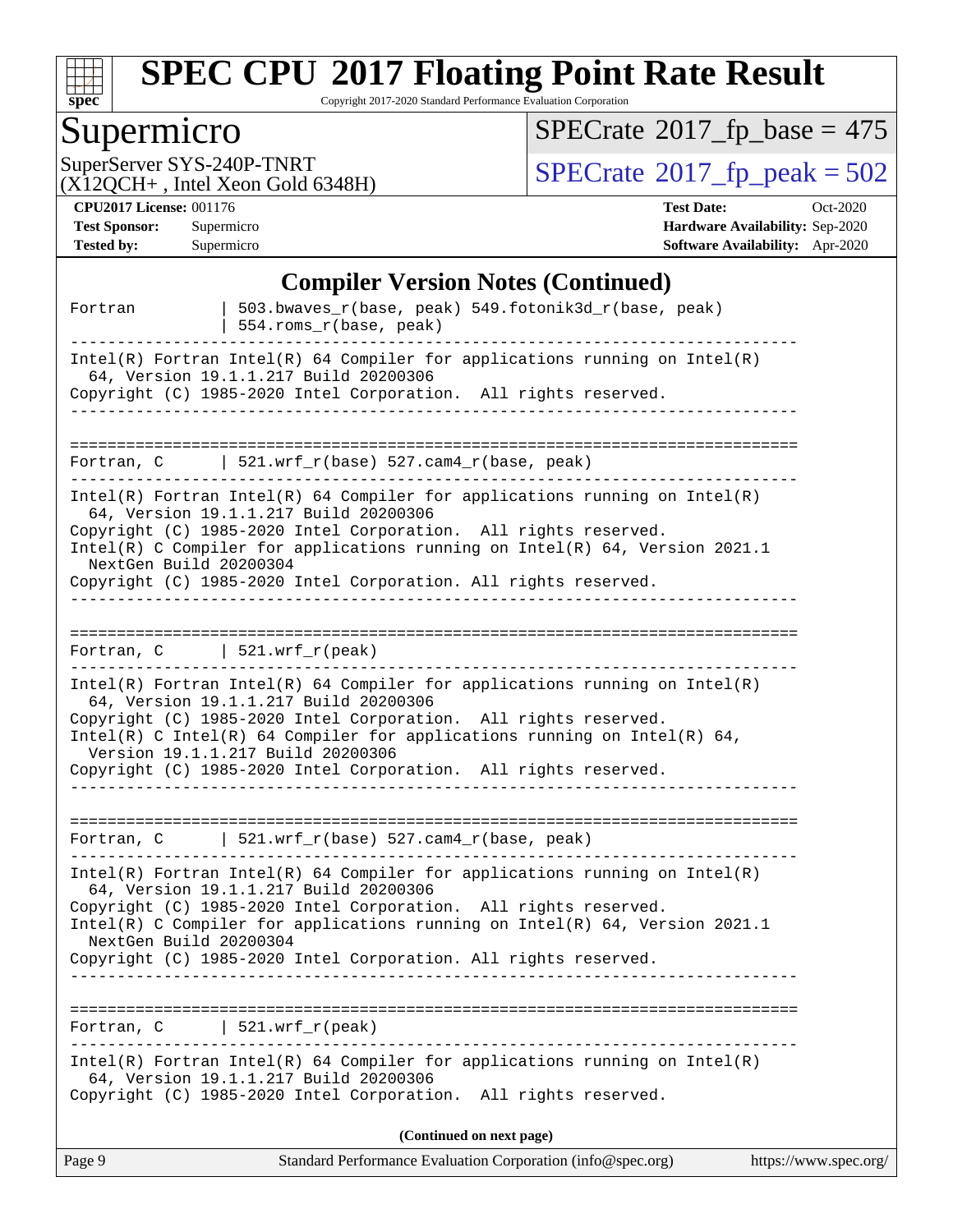

Copyright 2017-2020 Standard Performance Evaluation Corporation

### Supermicro

 $SPECrate$ <sup>®</sup>[2017\\_fp\\_base =](http://www.spec.org/auto/cpu2017/Docs/result-fields.html#SPECrate2017fpbase) 475

(X12QCH+ , Intel Xeon Gold 6348H)

SuperServer SYS-240P-TNRT  $SUS - 40P$ -TNRT  $SPECrate \degree 2017$  $SPECrate \degree 2017$   $fp$  peak = 502

**[CPU2017 License:](http://www.spec.org/auto/cpu2017/Docs/result-fields.html#CPU2017License)** 001176 **[Test Date:](http://www.spec.org/auto/cpu2017/Docs/result-fields.html#TestDate)** Oct-2020 **[Test Sponsor:](http://www.spec.org/auto/cpu2017/Docs/result-fields.html#TestSponsor)** Supermicro **[Hardware Availability:](http://www.spec.org/auto/cpu2017/Docs/result-fields.html#HardwareAvailability)** Sep-2020 **[Tested by:](http://www.spec.org/auto/cpu2017/Docs/result-fields.html#Testedby)** Supermicro **[Software Availability:](http://www.spec.org/auto/cpu2017/Docs/result-fields.html#SoftwareAvailability)** Apr-2020

#### **[Compiler Version Notes \(Continued\)](http://www.spec.org/auto/cpu2017/Docs/result-fields.html#CompilerVersionNotes)**

Intel(R) C Intel(R) 64 Compiler for applications running on Intel(R) 64, Version 19.1.1.217 Build 20200306 Copyright (C) 1985-2020 Intel Corporation. All rights reserved. ------------------------------------------------------------------------------

**[Base Compiler Invocation](http://www.spec.org/auto/cpu2017/Docs/result-fields.html#BaseCompilerInvocation)**

[C benchmarks](http://www.spec.org/auto/cpu2017/Docs/result-fields.html#Cbenchmarks):

[icc](http://www.spec.org/cpu2017/results/res2020q4/cpu2017-20201012-24184.flags.html#user_CCbase_intel_icc_66fc1ee009f7361af1fbd72ca7dcefbb700085f36577c54f309893dd4ec40d12360134090235512931783d35fd58c0460139e722d5067c5574d8eaf2b3e37e92)

[C++ benchmarks:](http://www.spec.org/auto/cpu2017/Docs/result-fields.html#CXXbenchmarks) [icpc](http://www.spec.org/cpu2017/results/res2020q4/cpu2017-20201012-24184.flags.html#user_CXXbase_intel_icpc_c510b6838c7f56d33e37e94d029a35b4a7bccf4766a728ee175e80a419847e808290a9b78be685c44ab727ea267ec2f070ec5dc83b407c0218cded6866a35d07)

[Fortran benchmarks](http://www.spec.org/auto/cpu2017/Docs/result-fields.html#Fortranbenchmarks): [ifort](http://www.spec.org/cpu2017/results/res2020q4/cpu2017-20201012-24184.flags.html#user_FCbase_intel_ifort_8111460550e3ca792625aed983ce982f94888b8b503583aa7ba2b8303487b4d8a21a13e7191a45c5fd58ff318f48f9492884d4413fa793fd88dd292cad7027ca)

[Benchmarks using both Fortran and C](http://www.spec.org/auto/cpu2017/Docs/result-fields.html#BenchmarksusingbothFortranandC): [ifort](http://www.spec.org/cpu2017/results/res2020q4/cpu2017-20201012-24184.flags.html#user_CC_FCbase_intel_ifort_8111460550e3ca792625aed983ce982f94888b8b503583aa7ba2b8303487b4d8a21a13e7191a45c5fd58ff318f48f9492884d4413fa793fd88dd292cad7027ca) [icc](http://www.spec.org/cpu2017/results/res2020q4/cpu2017-20201012-24184.flags.html#user_CC_FCbase_intel_icc_66fc1ee009f7361af1fbd72ca7dcefbb700085f36577c54f309893dd4ec40d12360134090235512931783d35fd58c0460139e722d5067c5574d8eaf2b3e37e92)

[Benchmarks using both C and C++](http://www.spec.org/auto/cpu2017/Docs/result-fields.html#BenchmarksusingbothCandCXX): [icpc](http://www.spec.org/cpu2017/results/res2020q4/cpu2017-20201012-24184.flags.html#user_CC_CXXbase_intel_icpc_c510b6838c7f56d33e37e94d029a35b4a7bccf4766a728ee175e80a419847e808290a9b78be685c44ab727ea267ec2f070ec5dc83b407c0218cded6866a35d07) [icc](http://www.spec.org/cpu2017/results/res2020q4/cpu2017-20201012-24184.flags.html#user_CC_CXXbase_intel_icc_66fc1ee009f7361af1fbd72ca7dcefbb700085f36577c54f309893dd4ec40d12360134090235512931783d35fd58c0460139e722d5067c5574d8eaf2b3e37e92)

[Benchmarks using Fortran, C, and C++:](http://www.spec.org/auto/cpu2017/Docs/result-fields.html#BenchmarksusingFortranCandCXX) [icpc](http://www.spec.org/cpu2017/results/res2020q4/cpu2017-20201012-24184.flags.html#user_CC_CXX_FCbase_intel_icpc_c510b6838c7f56d33e37e94d029a35b4a7bccf4766a728ee175e80a419847e808290a9b78be685c44ab727ea267ec2f070ec5dc83b407c0218cded6866a35d07) [icc](http://www.spec.org/cpu2017/results/res2020q4/cpu2017-20201012-24184.flags.html#user_CC_CXX_FCbase_intel_icc_66fc1ee009f7361af1fbd72ca7dcefbb700085f36577c54f309893dd4ec40d12360134090235512931783d35fd58c0460139e722d5067c5574d8eaf2b3e37e92) [ifort](http://www.spec.org/cpu2017/results/res2020q4/cpu2017-20201012-24184.flags.html#user_CC_CXX_FCbase_intel_ifort_8111460550e3ca792625aed983ce982f94888b8b503583aa7ba2b8303487b4d8a21a13e7191a45c5fd58ff318f48f9492884d4413fa793fd88dd292cad7027ca)

### **[Base Portability Flags](http://www.spec.org/auto/cpu2017/Docs/result-fields.html#BasePortabilityFlags)**

 503.bwaves\_r: [-DSPEC\\_LP64](http://www.spec.org/cpu2017/results/res2020q4/cpu2017-20201012-24184.flags.html#suite_basePORTABILITY503_bwaves_r_DSPEC_LP64) 507.cactuBSSN\_r: [-DSPEC\\_LP64](http://www.spec.org/cpu2017/results/res2020q4/cpu2017-20201012-24184.flags.html#suite_basePORTABILITY507_cactuBSSN_r_DSPEC_LP64) 508.namd\_r: [-DSPEC\\_LP64](http://www.spec.org/cpu2017/results/res2020q4/cpu2017-20201012-24184.flags.html#suite_basePORTABILITY508_namd_r_DSPEC_LP64) 510.parest\_r: [-DSPEC\\_LP64](http://www.spec.org/cpu2017/results/res2020q4/cpu2017-20201012-24184.flags.html#suite_basePORTABILITY510_parest_r_DSPEC_LP64) 511.povray\_r: [-DSPEC\\_LP64](http://www.spec.org/cpu2017/results/res2020q4/cpu2017-20201012-24184.flags.html#suite_basePORTABILITY511_povray_r_DSPEC_LP64) 519.lbm\_r: [-DSPEC\\_LP64](http://www.spec.org/cpu2017/results/res2020q4/cpu2017-20201012-24184.flags.html#suite_basePORTABILITY519_lbm_r_DSPEC_LP64) 521.wrf\_r: [-DSPEC\\_LP64](http://www.spec.org/cpu2017/results/res2020q4/cpu2017-20201012-24184.flags.html#suite_basePORTABILITY521_wrf_r_DSPEC_LP64) [-DSPEC\\_CASE\\_FLAG](http://www.spec.org/cpu2017/results/res2020q4/cpu2017-20201012-24184.flags.html#b521.wrf_r_baseCPORTABILITY_DSPEC_CASE_FLAG) [-convert big\\_endian](http://www.spec.org/cpu2017/results/res2020q4/cpu2017-20201012-24184.flags.html#user_baseFPORTABILITY521_wrf_r_convert_big_endian_c3194028bc08c63ac5d04de18c48ce6d347e4e562e8892b8bdbdc0214820426deb8554edfa529a3fb25a586e65a3d812c835984020483e7e73212c4d31a38223) 526.blender\_r: [-DSPEC\\_LP64](http://www.spec.org/cpu2017/results/res2020q4/cpu2017-20201012-24184.flags.html#suite_basePORTABILITY526_blender_r_DSPEC_LP64) [-DSPEC\\_LINUX](http://www.spec.org/cpu2017/results/res2020q4/cpu2017-20201012-24184.flags.html#b526.blender_r_baseCPORTABILITY_DSPEC_LINUX) [-funsigned-char](http://www.spec.org/cpu2017/results/res2020q4/cpu2017-20201012-24184.flags.html#user_baseCPORTABILITY526_blender_r_force_uchar_40c60f00ab013830e2dd6774aeded3ff59883ba5a1fc5fc14077f794d777847726e2a5858cbc7672e36e1b067e7e5c1d9a74f7176df07886a243d7cc18edfe67) 527.cam4\_r: [-DSPEC\\_LP64](http://www.spec.org/cpu2017/results/res2020q4/cpu2017-20201012-24184.flags.html#suite_basePORTABILITY527_cam4_r_DSPEC_LP64) [-DSPEC\\_CASE\\_FLAG](http://www.spec.org/cpu2017/results/res2020q4/cpu2017-20201012-24184.flags.html#b527.cam4_r_baseCPORTABILITY_DSPEC_CASE_FLAG) 538.imagick\_r: [-DSPEC\\_LP64](http://www.spec.org/cpu2017/results/res2020q4/cpu2017-20201012-24184.flags.html#suite_basePORTABILITY538_imagick_r_DSPEC_LP64) 544.nab\_r: [-DSPEC\\_LP64](http://www.spec.org/cpu2017/results/res2020q4/cpu2017-20201012-24184.flags.html#suite_basePORTABILITY544_nab_r_DSPEC_LP64) 549.fotonik3d\_r: [-DSPEC\\_LP64](http://www.spec.org/cpu2017/results/res2020q4/cpu2017-20201012-24184.flags.html#suite_basePORTABILITY549_fotonik3d_r_DSPEC_LP64) 554.roms\_r: [-DSPEC\\_LP64](http://www.spec.org/cpu2017/results/res2020q4/cpu2017-20201012-24184.flags.html#suite_basePORTABILITY554_roms_r_DSPEC_LP64)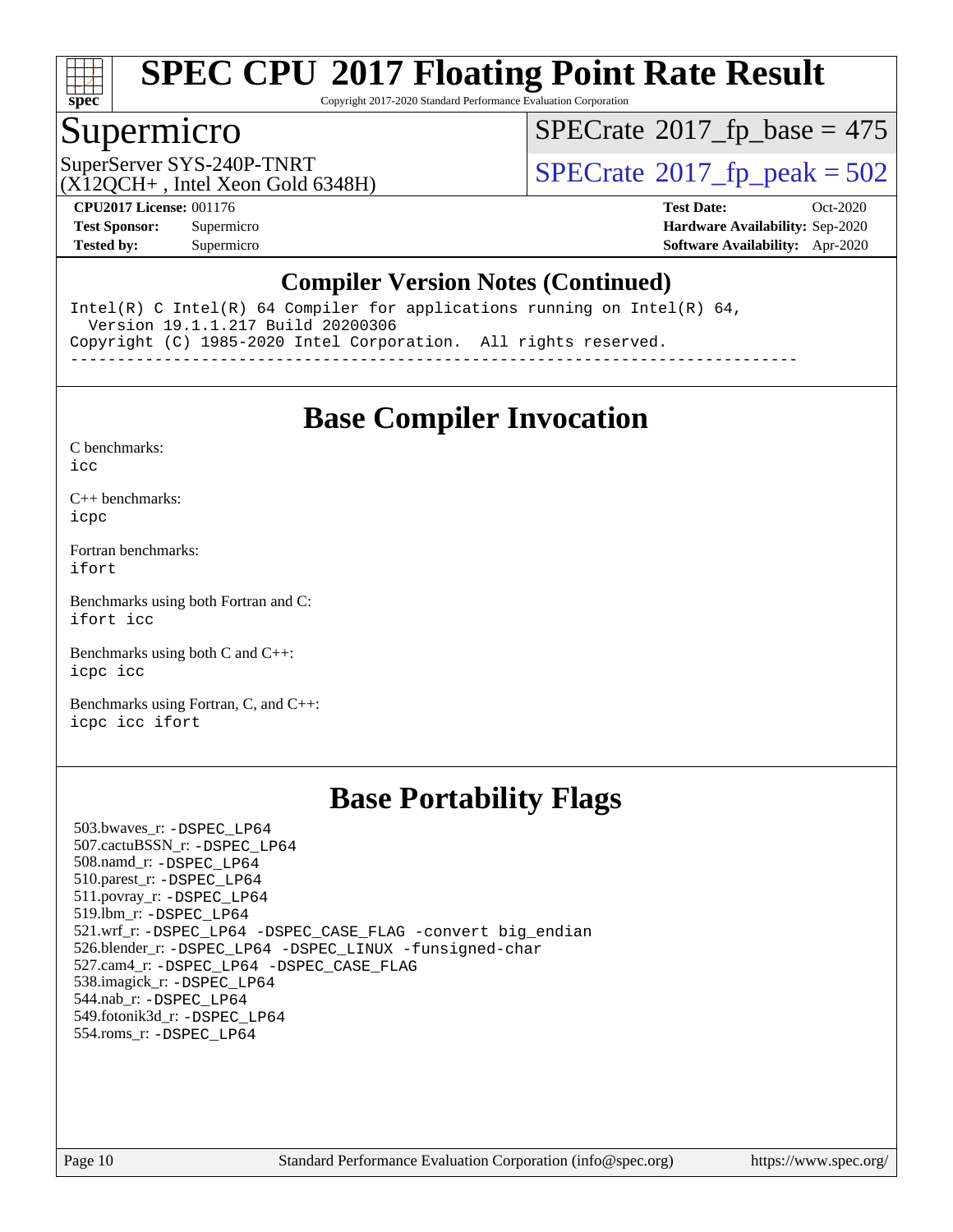

Copyright 2017-2020 Standard Performance Evaluation Corporation

### Supermicro

 $SPECTate$ <sup>®</sup>[2017\\_fp\\_base =](http://www.spec.org/auto/cpu2017/Docs/result-fields.html#SPECrate2017fpbase) 475

 $(X12OCH+$ , Intel Xeon Gold 6348H)

SuperServer SYS-240P-TNRT  $SUS - 40P$ -TNRT  $SPECrate \degree 2017$  $SPECrate \degree 2017$   $fp$  peak = 502

**[CPU2017 License:](http://www.spec.org/auto/cpu2017/Docs/result-fields.html#CPU2017License)** 001176 **[Test Date:](http://www.spec.org/auto/cpu2017/Docs/result-fields.html#TestDate)** Oct-2020 **[Test Sponsor:](http://www.spec.org/auto/cpu2017/Docs/result-fields.html#TestSponsor)** Supermicro **[Hardware Availability:](http://www.spec.org/auto/cpu2017/Docs/result-fields.html#HardwareAvailability)** Sep-2020 **[Tested by:](http://www.spec.org/auto/cpu2017/Docs/result-fields.html#Testedby)** Supermicro **[Software Availability:](http://www.spec.org/auto/cpu2017/Docs/result-fields.html#SoftwareAvailability)** Apr-2020

# **[Base Optimization Flags](http://www.spec.org/auto/cpu2017/Docs/result-fields.html#BaseOptimizationFlags)**

[C benchmarks:](http://www.spec.org/auto/cpu2017/Docs/result-fields.html#Cbenchmarks) [-m64](http://www.spec.org/cpu2017/results/res2020q4/cpu2017-20201012-24184.flags.html#user_CCbase_m64-icc) [-qnextgen](http://www.spec.org/cpu2017/results/res2020q4/cpu2017-20201012-24184.flags.html#user_CCbase_f-qnextgen) [-std=c11](http://www.spec.org/cpu2017/results/res2020q4/cpu2017-20201012-24184.flags.html#user_CCbase_std-icc-std_0e1c27790398a4642dfca32ffe6c27b5796f9c2d2676156f2e42c9c44eaad0c049b1cdb667a270c34d979996257aeb8fc440bfb01818dbc9357bd9d174cb8524) [-Wl,-plugin-opt=-x86-branches-within-32B-boundaries](http://www.spec.org/cpu2017/results/res2020q4/cpu2017-20201012-24184.flags.html#user_CCbase_f-x86-branches-within-32B-boundaries_0098b4e4317ae60947b7b728078a624952a08ac37a3c797dfb4ffeb399e0c61a9dd0f2f44ce917e9361fb9076ccb15e7824594512dd315205382d84209e912f3) [-Wl,-z,muldefs](http://www.spec.org/cpu2017/results/res2020q4/cpu2017-20201012-24184.flags.html#user_CCbase_link_force_multiple1_b4cbdb97b34bdee9ceefcfe54f4c8ea74255f0b02a4b23e853cdb0e18eb4525ac79b5a88067c842dd0ee6996c24547a27a4b99331201badda8798ef8a743f577) [-fuse-ld=gold](http://www.spec.org/cpu2017/results/res2020q4/cpu2017-20201012-24184.flags.html#user_CCbase_f-fuse-ld_920b3586e2b8c6e0748b9c84fa9b744736ba725a32cab14ad8f3d4ad28eecb2f59d1144823d2e17006539a88734fe1fc08fc3035f7676166309105a78aaabc32) [-xCORE-AVX2](http://www.spec.org/cpu2017/results/res2020q4/cpu2017-20201012-24184.flags.html#user_CCbase_f-xCORE-AVX2) [-Ofast](http://www.spec.org/cpu2017/results/res2020q4/cpu2017-20201012-24184.flags.html#user_CCbase_f-Ofast) [-ffast-math](http://www.spec.org/cpu2017/results/res2020q4/cpu2017-20201012-24184.flags.html#user_CCbase_f-ffast-math) [-flto](http://www.spec.org/cpu2017/results/res2020q4/cpu2017-20201012-24184.flags.html#user_CCbase_f-flto) [-mfpmath=sse](http://www.spec.org/cpu2017/results/res2020q4/cpu2017-20201012-24184.flags.html#user_CCbase_f-mfpmath_70eb8fac26bde974f8ab713bc9086c5621c0b8d2f6c86f38af0bd7062540daf19db5f3a066d8c6684be05d84c9b6322eb3b5be6619d967835195b93d6c02afa1) [-funroll-loops](http://www.spec.org/cpu2017/results/res2020q4/cpu2017-20201012-24184.flags.html#user_CCbase_f-funroll-loops) [-qopt-mem-layout-trans=4](http://www.spec.org/cpu2017/results/res2020q4/cpu2017-20201012-24184.flags.html#user_CCbase_f-qopt-mem-layout-trans_fa39e755916c150a61361b7846f310bcdf6f04e385ef281cadf3647acec3f0ae266d1a1d22d972a7087a248fd4e6ca390a3634700869573d231a252c784941a8) [-L/usr/local/jemalloc64-5.0.1/lib](http://www.spec.org/cpu2017/results/res2020q4/cpu2017-20201012-24184.flags.html#user_CCbase_jemalloc_link_path64_1_cc289568b1a6c0fd3b62c91b824c27fcb5af5e8098e6ad028160d21144ef1b8aef3170d2acf0bee98a8da324cfe4f67d0a3d0c4cc4673d993d694dc2a0df248b) [-ljemalloc](http://www.spec.org/cpu2017/results/res2020q4/cpu2017-20201012-24184.flags.html#user_CCbase_jemalloc_link_lib_d1249b907c500fa1c0672f44f562e3d0f79738ae9e3c4a9c376d49f265a04b9c99b167ecedbf6711b3085be911c67ff61f150a17b3472be731631ba4d0471706) [C++ benchmarks](http://www.spec.org/auto/cpu2017/Docs/result-fields.html#CXXbenchmarks): [-m64](http://www.spec.org/cpu2017/results/res2020q4/cpu2017-20201012-24184.flags.html#user_CXXbase_m64-icc) [-qnextgen](http://www.spec.org/cpu2017/results/res2020q4/cpu2017-20201012-24184.flags.html#user_CXXbase_f-qnextgen) [-Wl,-plugin-opt=-x86-branches-within-32B-boundaries](http://www.spec.org/cpu2017/results/res2020q4/cpu2017-20201012-24184.flags.html#user_CXXbase_f-x86-branches-within-32B-boundaries_0098b4e4317ae60947b7b728078a624952a08ac37a3c797dfb4ffeb399e0c61a9dd0f2f44ce917e9361fb9076ccb15e7824594512dd315205382d84209e912f3) [-Wl,-z,muldefs](http://www.spec.org/cpu2017/results/res2020q4/cpu2017-20201012-24184.flags.html#user_CXXbase_link_force_multiple1_b4cbdb97b34bdee9ceefcfe54f4c8ea74255f0b02a4b23e853cdb0e18eb4525ac79b5a88067c842dd0ee6996c24547a27a4b99331201badda8798ef8a743f577) [-fuse-ld=gold](http://www.spec.org/cpu2017/results/res2020q4/cpu2017-20201012-24184.flags.html#user_CXXbase_f-fuse-ld_920b3586e2b8c6e0748b9c84fa9b744736ba725a32cab14ad8f3d4ad28eecb2f59d1144823d2e17006539a88734fe1fc08fc3035f7676166309105a78aaabc32) [-xCORE-AVX2](http://www.spec.org/cpu2017/results/res2020q4/cpu2017-20201012-24184.flags.html#user_CXXbase_f-xCORE-AVX2) [-Ofast](http://www.spec.org/cpu2017/results/res2020q4/cpu2017-20201012-24184.flags.html#user_CXXbase_f-Ofast) [-ffast-math](http://www.spec.org/cpu2017/results/res2020q4/cpu2017-20201012-24184.flags.html#user_CXXbase_f-ffast-math) [-flto](http://www.spec.org/cpu2017/results/res2020q4/cpu2017-20201012-24184.flags.html#user_CXXbase_f-flto) [-mfpmath=sse](http://www.spec.org/cpu2017/results/res2020q4/cpu2017-20201012-24184.flags.html#user_CXXbase_f-mfpmath_70eb8fac26bde974f8ab713bc9086c5621c0b8d2f6c86f38af0bd7062540daf19db5f3a066d8c6684be05d84c9b6322eb3b5be6619d967835195b93d6c02afa1) [-funroll-loops](http://www.spec.org/cpu2017/results/res2020q4/cpu2017-20201012-24184.flags.html#user_CXXbase_f-funroll-loops) [-qopt-mem-layout-trans=4](http://www.spec.org/cpu2017/results/res2020q4/cpu2017-20201012-24184.flags.html#user_CXXbase_f-qopt-mem-layout-trans_fa39e755916c150a61361b7846f310bcdf6f04e385ef281cadf3647acec3f0ae266d1a1d22d972a7087a248fd4e6ca390a3634700869573d231a252c784941a8) [-L/usr/local/jemalloc64-5.0.1/lib](http://www.spec.org/cpu2017/results/res2020q4/cpu2017-20201012-24184.flags.html#user_CXXbase_jemalloc_link_path64_1_cc289568b1a6c0fd3b62c91b824c27fcb5af5e8098e6ad028160d21144ef1b8aef3170d2acf0bee98a8da324cfe4f67d0a3d0c4cc4673d993d694dc2a0df248b) [-ljemalloc](http://www.spec.org/cpu2017/results/res2020q4/cpu2017-20201012-24184.flags.html#user_CXXbase_jemalloc_link_lib_d1249b907c500fa1c0672f44f562e3d0f79738ae9e3c4a9c376d49f265a04b9c99b167ecedbf6711b3085be911c67ff61f150a17b3472be731631ba4d0471706) [Fortran benchmarks:](http://www.spec.org/auto/cpu2017/Docs/result-fields.html#Fortranbenchmarks) [-m64](http://www.spec.org/cpu2017/results/res2020q4/cpu2017-20201012-24184.flags.html#user_FCbase_m64-icc) [-Wl,-plugin-opt=-x86-branches-within-32B-boundaries](http://www.spec.org/cpu2017/results/res2020q4/cpu2017-20201012-24184.flags.html#user_FCbase_f-x86-branches-within-32B-boundaries_0098b4e4317ae60947b7b728078a624952a08ac37a3c797dfb4ffeb399e0c61a9dd0f2f44ce917e9361fb9076ccb15e7824594512dd315205382d84209e912f3) [-Wl,-z,muldefs](http://www.spec.org/cpu2017/results/res2020q4/cpu2017-20201012-24184.flags.html#user_FCbase_link_force_multiple1_b4cbdb97b34bdee9ceefcfe54f4c8ea74255f0b02a4b23e853cdb0e18eb4525ac79b5a88067c842dd0ee6996c24547a27a4b99331201badda8798ef8a743f577) [-fuse-ld=gold](http://www.spec.org/cpu2017/results/res2020q4/cpu2017-20201012-24184.flags.html#user_FCbase_f-fuse-ld_920b3586e2b8c6e0748b9c84fa9b744736ba725a32cab14ad8f3d4ad28eecb2f59d1144823d2e17006539a88734fe1fc08fc3035f7676166309105a78aaabc32) [-xCORE-AVX2](http://www.spec.org/cpu2017/results/res2020q4/cpu2017-20201012-24184.flags.html#user_FCbase_f-xCORE-AVX2) [-O3](http://www.spec.org/cpu2017/results/res2020q4/cpu2017-20201012-24184.flags.html#user_FCbase_f-O3) [-ipo](http://www.spec.org/cpu2017/results/res2020q4/cpu2017-20201012-24184.flags.html#user_FCbase_f-ipo) [-no-prec-div](http://www.spec.org/cpu2017/results/res2020q4/cpu2017-20201012-24184.flags.html#user_FCbase_f-no-prec-div) [-qopt-prefetch](http://www.spec.org/cpu2017/results/res2020q4/cpu2017-20201012-24184.flags.html#user_FCbase_f-qopt-prefetch) [-ffinite-math-only](http://www.spec.org/cpu2017/results/res2020q4/cpu2017-20201012-24184.flags.html#user_FCbase_f_finite_math_only_cb91587bd2077682c4b38af759c288ed7c732db004271a9512da14a4f8007909a5f1427ecbf1a0fb78ff2a814402c6114ac565ca162485bbcae155b5e4258871) [-qopt-multiple-gather-scatter-by-shuffles](http://www.spec.org/cpu2017/results/res2020q4/cpu2017-20201012-24184.flags.html#user_FCbase_f-qopt-multiple-gather-scatter-by-shuffles) [-qopt-mem-layout-trans=4](http://www.spec.org/cpu2017/results/res2020q4/cpu2017-20201012-24184.flags.html#user_FCbase_f-qopt-mem-layout-trans_fa39e755916c150a61361b7846f310bcdf6f04e385ef281cadf3647acec3f0ae266d1a1d22d972a7087a248fd4e6ca390a3634700869573d231a252c784941a8) [-nostandard-realloc-lhs](http://www.spec.org/cpu2017/results/res2020q4/cpu2017-20201012-24184.flags.html#user_FCbase_f_2003_std_realloc_82b4557e90729c0f113870c07e44d33d6f5a304b4f63d4c15d2d0f1fab99f5daaed73bdb9275d9ae411527f28b936061aa8b9c8f2d63842963b95c9dd6426b8a) [-align array32byte](http://www.spec.org/cpu2017/results/res2020q4/cpu2017-20201012-24184.flags.html#user_FCbase_align_array32byte_b982fe038af199962ba9a80c053b8342c548c85b40b8e86eb3cc33dee0d7986a4af373ac2d51c3f7cf710a18d62fdce2948f201cd044323541f22fc0fffc51b6) [-auto](http://www.spec.org/cpu2017/results/res2020q4/cpu2017-20201012-24184.flags.html#user_FCbase_f-auto) [-mbranches-within-32B-boundaries](http://www.spec.org/cpu2017/results/res2020q4/cpu2017-20201012-24184.flags.html#user_FCbase_f-mbranches-within-32B-boundaries) [-L/usr/local/jemalloc64-5.0.1/lib](http://www.spec.org/cpu2017/results/res2020q4/cpu2017-20201012-24184.flags.html#user_FCbase_jemalloc_link_path64_1_cc289568b1a6c0fd3b62c91b824c27fcb5af5e8098e6ad028160d21144ef1b8aef3170d2acf0bee98a8da324cfe4f67d0a3d0c4cc4673d993d694dc2a0df248b) [-ljemalloc](http://www.spec.org/cpu2017/results/res2020q4/cpu2017-20201012-24184.flags.html#user_FCbase_jemalloc_link_lib_d1249b907c500fa1c0672f44f562e3d0f79738ae9e3c4a9c376d49f265a04b9c99b167ecedbf6711b3085be911c67ff61f150a17b3472be731631ba4d0471706) [Benchmarks using both Fortran and C:](http://www.spec.org/auto/cpu2017/Docs/result-fields.html#BenchmarksusingbothFortranandC) [-m64](http://www.spec.org/cpu2017/results/res2020q4/cpu2017-20201012-24184.flags.html#user_CC_FCbase_m64-icc) [-qnextgen](http://www.spec.org/cpu2017/results/res2020q4/cpu2017-20201012-24184.flags.html#user_CC_FCbase_f-qnextgen) [-std=c11](http://www.spec.org/cpu2017/results/res2020q4/cpu2017-20201012-24184.flags.html#user_CC_FCbase_std-icc-std_0e1c27790398a4642dfca32ffe6c27b5796f9c2d2676156f2e42c9c44eaad0c049b1cdb667a270c34d979996257aeb8fc440bfb01818dbc9357bd9d174cb8524) [-Wl,-plugin-opt=-x86-branches-within-32B-boundaries](http://www.spec.org/cpu2017/results/res2020q4/cpu2017-20201012-24184.flags.html#user_CC_FCbase_f-x86-branches-within-32B-boundaries_0098b4e4317ae60947b7b728078a624952a08ac37a3c797dfb4ffeb399e0c61a9dd0f2f44ce917e9361fb9076ccb15e7824594512dd315205382d84209e912f3) [-Wl,-z,muldefs](http://www.spec.org/cpu2017/results/res2020q4/cpu2017-20201012-24184.flags.html#user_CC_FCbase_link_force_multiple1_b4cbdb97b34bdee9ceefcfe54f4c8ea74255f0b02a4b23e853cdb0e18eb4525ac79b5a88067c842dd0ee6996c24547a27a4b99331201badda8798ef8a743f577) [-fuse-ld=gold](http://www.spec.org/cpu2017/results/res2020q4/cpu2017-20201012-24184.flags.html#user_CC_FCbase_f-fuse-ld_920b3586e2b8c6e0748b9c84fa9b744736ba725a32cab14ad8f3d4ad28eecb2f59d1144823d2e17006539a88734fe1fc08fc3035f7676166309105a78aaabc32) [-xCORE-AVX2](http://www.spec.org/cpu2017/results/res2020q4/cpu2017-20201012-24184.flags.html#user_CC_FCbase_f-xCORE-AVX2) [-Ofast](http://www.spec.org/cpu2017/results/res2020q4/cpu2017-20201012-24184.flags.html#user_CC_FCbase_f-Ofast) [-ffast-math](http://www.spec.org/cpu2017/results/res2020q4/cpu2017-20201012-24184.flags.html#user_CC_FCbase_f-ffast-math) [-flto](http://www.spec.org/cpu2017/results/res2020q4/cpu2017-20201012-24184.flags.html#user_CC_FCbase_f-flto) [-mfpmath=sse](http://www.spec.org/cpu2017/results/res2020q4/cpu2017-20201012-24184.flags.html#user_CC_FCbase_f-mfpmath_70eb8fac26bde974f8ab713bc9086c5621c0b8d2f6c86f38af0bd7062540daf19db5f3a066d8c6684be05d84c9b6322eb3b5be6619d967835195b93d6c02afa1) [-funroll-loops](http://www.spec.org/cpu2017/results/res2020q4/cpu2017-20201012-24184.flags.html#user_CC_FCbase_f-funroll-loops) [-qopt-mem-layout-trans=4](http://www.spec.org/cpu2017/results/res2020q4/cpu2017-20201012-24184.flags.html#user_CC_FCbase_f-qopt-mem-layout-trans_fa39e755916c150a61361b7846f310bcdf6f04e385ef281cadf3647acec3f0ae266d1a1d22d972a7087a248fd4e6ca390a3634700869573d231a252c784941a8) [-O3](http://www.spec.org/cpu2017/results/res2020q4/cpu2017-20201012-24184.flags.html#user_CC_FCbase_f-O3) [-ipo](http://www.spec.org/cpu2017/results/res2020q4/cpu2017-20201012-24184.flags.html#user_CC_FCbase_f-ipo) [-no-prec-div](http://www.spec.org/cpu2017/results/res2020q4/cpu2017-20201012-24184.flags.html#user_CC_FCbase_f-no-prec-div) [-qopt-prefetch](http://www.spec.org/cpu2017/results/res2020q4/cpu2017-20201012-24184.flags.html#user_CC_FCbase_f-qopt-prefetch) [-ffinite-math-only](http://www.spec.org/cpu2017/results/res2020q4/cpu2017-20201012-24184.flags.html#user_CC_FCbase_f_finite_math_only_cb91587bd2077682c4b38af759c288ed7c732db004271a9512da14a4f8007909a5f1427ecbf1a0fb78ff2a814402c6114ac565ca162485bbcae155b5e4258871) [-qopt-multiple-gather-scatter-by-shuffles](http://www.spec.org/cpu2017/results/res2020q4/cpu2017-20201012-24184.flags.html#user_CC_FCbase_f-qopt-multiple-gather-scatter-by-shuffles) [-nostandard-realloc-lhs](http://www.spec.org/cpu2017/results/res2020q4/cpu2017-20201012-24184.flags.html#user_CC_FCbase_f_2003_std_realloc_82b4557e90729c0f113870c07e44d33d6f5a304b4f63d4c15d2d0f1fab99f5daaed73bdb9275d9ae411527f28b936061aa8b9c8f2d63842963b95c9dd6426b8a) [-align array32byte](http://www.spec.org/cpu2017/results/res2020q4/cpu2017-20201012-24184.flags.html#user_CC_FCbase_align_array32byte_b982fe038af199962ba9a80c053b8342c548c85b40b8e86eb3cc33dee0d7986a4af373ac2d51c3f7cf710a18d62fdce2948f201cd044323541f22fc0fffc51b6) [-auto](http://www.spec.org/cpu2017/results/res2020q4/cpu2017-20201012-24184.flags.html#user_CC_FCbase_f-auto) [-mbranches-within-32B-boundaries](http://www.spec.org/cpu2017/results/res2020q4/cpu2017-20201012-24184.flags.html#user_CC_FCbase_f-mbranches-within-32B-boundaries) [-L/usr/local/jemalloc64-5.0.1/lib](http://www.spec.org/cpu2017/results/res2020q4/cpu2017-20201012-24184.flags.html#user_CC_FCbase_jemalloc_link_path64_1_cc289568b1a6c0fd3b62c91b824c27fcb5af5e8098e6ad028160d21144ef1b8aef3170d2acf0bee98a8da324cfe4f67d0a3d0c4cc4673d993d694dc2a0df248b) [-ljemalloc](http://www.spec.org/cpu2017/results/res2020q4/cpu2017-20201012-24184.flags.html#user_CC_FCbase_jemalloc_link_lib_d1249b907c500fa1c0672f44f562e3d0f79738ae9e3c4a9c376d49f265a04b9c99b167ecedbf6711b3085be911c67ff61f150a17b3472be731631ba4d0471706) [Benchmarks using both C and C++](http://www.spec.org/auto/cpu2017/Docs/result-fields.html#BenchmarksusingbothCandCXX): [-m64](http://www.spec.org/cpu2017/results/res2020q4/cpu2017-20201012-24184.flags.html#user_CC_CXXbase_m64-icc) [-qnextgen](http://www.spec.org/cpu2017/results/res2020q4/cpu2017-20201012-24184.flags.html#user_CC_CXXbase_f-qnextgen) [-std=c11](http://www.spec.org/cpu2017/results/res2020q4/cpu2017-20201012-24184.flags.html#user_CC_CXXbase_std-icc-std_0e1c27790398a4642dfca32ffe6c27b5796f9c2d2676156f2e42c9c44eaad0c049b1cdb667a270c34d979996257aeb8fc440bfb01818dbc9357bd9d174cb8524) [-Wl,-plugin-opt=-x86-branches-within-32B-boundaries](http://www.spec.org/cpu2017/results/res2020q4/cpu2017-20201012-24184.flags.html#user_CC_CXXbase_f-x86-branches-within-32B-boundaries_0098b4e4317ae60947b7b728078a624952a08ac37a3c797dfb4ffeb399e0c61a9dd0f2f44ce917e9361fb9076ccb15e7824594512dd315205382d84209e912f3) [-Wl,-z,muldefs](http://www.spec.org/cpu2017/results/res2020q4/cpu2017-20201012-24184.flags.html#user_CC_CXXbase_link_force_multiple1_b4cbdb97b34bdee9ceefcfe54f4c8ea74255f0b02a4b23e853cdb0e18eb4525ac79b5a88067c842dd0ee6996c24547a27a4b99331201badda8798ef8a743f577) [-fuse-ld=gold](http://www.spec.org/cpu2017/results/res2020q4/cpu2017-20201012-24184.flags.html#user_CC_CXXbase_f-fuse-ld_920b3586e2b8c6e0748b9c84fa9b744736ba725a32cab14ad8f3d4ad28eecb2f59d1144823d2e17006539a88734fe1fc08fc3035f7676166309105a78aaabc32) [-xCORE-AVX2](http://www.spec.org/cpu2017/results/res2020q4/cpu2017-20201012-24184.flags.html#user_CC_CXXbase_f-xCORE-AVX2) [-Ofast](http://www.spec.org/cpu2017/results/res2020q4/cpu2017-20201012-24184.flags.html#user_CC_CXXbase_f-Ofast) [-ffast-math](http://www.spec.org/cpu2017/results/res2020q4/cpu2017-20201012-24184.flags.html#user_CC_CXXbase_f-ffast-math) [-flto](http://www.spec.org/cpu2017/results/res2020q4/cpu2017-20201012-24184.flags.html#user_CC_CXXbase_f-flto) [-mfpmath=sse](http://www.spec.org/cpu2017/results/res2020q4/cpu2017-20201012-24184.flags.html#user_CC_CXXbase_f-mfpmath_70eb8fac26bde974f8ab713bc9086c5621c0b8d2f6c86f38af0bd7062540daf19db5f3a066d8c6684be05d84c9b6322eb3b5be6619d967835195b93d6c02afa1) [-funroll-loops](http://www.spec.org/cpu2017/results/res2020q4/cpu2017-20201012-24184.flags.html#user_CC_CXXbase_f-funroll-loops) [-qopt-mem-layout-trans=4](http://www.spec.org/cpu2017/results/res2020q4/cpu2017-20201012-24184.flags.html#user_CC_CXXbase_f-qopt-mem-layout-trans_fa39e755916c150a61361b7846f310bcdf6f04e385ef281cadf3647acec3f0ae266d1a1d22d972a7087a248fd4e6ca390a3634700869573d231a252c784941a8) [-L/usr/local/jemalloc64-5.0.1/lib](http://www.spec.org/cpu2017/results/res2020q4/cpu2017-20201012-24184.flags.html#user_CC_CXXbase_jemalloc_link_path64_1_cc289568b1a6c0fd3b62c91b824c27fcb5af5e8098e6ad028160d21144ef1b8aef3170d2acf0bee98a8da324cfe4f67d0a3d0c4cc4673d993d694dc2a0df248b) [-ljemalloc](http://www.spec.org/cpu2017/results/res2020q4/cpu2017-20201012-24184.flags.html#user_CC_CXXbase_jemalloc_link_lib_d1249b907c500fa1c0672f44f562e3d0f79738ae9e3c4a9c376d49f265a04b9c99b167ecedbf6711b3085be911c67ff61f150a17b3472be731631ba4d0471706) [Benchmarks using Fortran, C, and C++](http://www.spec.org/auto/cpu2017/Docs/result-fields.html#BenchmarksusingFortranCandCXX): [-m64](http://www.spec.org/cpu2017/results/res2020q4/cpu2017-20201012-24184.flags.html#user_CC_CXX_FCbase_m64-icc) [-qnextgen](http://www.spec.org/cpu2017/results/res2020q4/cpu2017-20201012-24184.flags.html#user_CC_CXX_FCbase_f-qnextgen) [-std=c11](http://www.spec.org/cpu2017/results/res2020q4/cpu2017-20201012-24184.flags.html#user_CC_CXX_FCbase_std-icc-std_0e1c27790398a4642dfca32ffe6c27b5796f9c2d2676156f2e42c9c44eaad0c049b1cdb667a270c34d979996257aeb8fc440bfb01818dbc9357bd9d174cb8524) [-Wl,-plugin-opt=-x86-branches-within-32B-boundaries](http://www.spec.org/cpu2017/results/res2020q4/cpu2017-20201012-24184.flags.html#user_CC_CXX_FCbase_f-x86-branches-within-32B-boundaries_0098b4e4317ae60947b7b728078a624952a08ac37a3c797dfb4ffeb399e0c61a9dd0f2f44ce917e9361fb9076ccb15e7824594512dd315205382d84209e912f3) [-Wl,-z,muldefs](http://www.spec.org/cpu2017/results/res2020q4/cpu2017-20201012-24184.flags.html#user_CC_CXX_FCbase_link_force_multiple1_b4cbdb97b34bdee9ceefcfe54f4c8ea74255f0b02a4b23e853cdb0e18eb4525ac79b5a88067c842dd0ee6996c24547a27a4b99331201badda8798ef8a743f577) [-fuse-ld=gold](http://www.spec.org/cpu2017/results/res2020q4/cpu2017-20201012-24184.flags.html#user_CC_CXX_FCbase_f-fuse-ld_920b3586e2b8c6e0748b9c84fa9b744736ba725a32cab14ad8f3d4ad28eecb2f59d1144823d2e17006539a88734fe1fc08fc3035f7676166309105a78aaabc32) [-xCORE-AVX2](http://www.spec.org/cpu2017/results/res2020q4/cpu2017-20201012-24184.flags.html#user_CC_CXX_FCbase_f-xCORE-AVX2) [-Ofast](http://www.spec.org/cpu2017/results/res2020q4/cpu2017-20201012-24184.flags.html#user_CC_CXX_FCbase_f-Ofast) [-ffast-math](http://www.spec.org/cpu2017/results/res2020q4/cpu2017-20201012-24184.flags.html#user_CC_CXX_FCbase_f-ffast-math) [-flto](http://www.spec.org/cpu2017/results/res2020q4/cpu2017-20201012-24184.flags.html#user_CC_CXX_FCbase_f-flto) [-mfpmath=sse](http://www.spec.org/cpu2017/results/res2020q4/cpu2017-20201012-24184.flags.html#user_CC_CXX_FCbase_f-mfpmath_70eb8fac26bde974f8ab713bc9086c5621c0b8d2f6c86f38af0bd7062540daf19db5f3a066d8c6684be05d84c9b6322eb3b5be6619d967835195b93d6c02afa1) [-funroll-loops](http://www.spec.org/cpu2017/results/res2020q4/cpu2017-20201012-24184.flags.html#user_CC_CXX_FCbase_f-funroll-loops) [-qopt-mem-layout-trans=4](http://www.spec.org/cpu2017/results/res2020q4/cpu2017-20201012-24184.flags.html#user_CC_CXX_FCbase_f-qopt-mem-layout-trans_fa39e755916c150a61361b7846f310bcdf6f04e385ef281cadf3647acec3f0ae266d1a1d22d972a7087a248fd4e6ca390a3634700869573d231a252c784941a8) [-O3](http://www.spec.org/cpu2017/results/res2020q4/cpu2017-20201012-24184.flags.html#user_CC_CXX_FCbase_f-O3) [-ipo](http://www.spec.org/cpu2017/results/res2020q4/cpu2017-20201012-24184.flags.html#user_CC_CXX_FCbase_f-ipo) [-no-prec-div](http://www.spec.org/cpu2017/results/res2020q4/cpu2017-20201012-24184.flags.html#user_CC_CXX_FCbase_f-no-prec-div) [-qopt-prefetch](http://www.spec.org/cpu2017/results/res2020q4/cpu2017-20201012-24184.flags.html#user_CC_CXX_FCbase_f-qopt-prefetch) [-ffinite-math-only](http://www.spec.org/cpu2017/results/res2020q4/cpu2017-20201012-24184.flags.html#user_CC_CXX_FCbase_f_finite_math_only_cb91587bd2077682c4b38af759c288ed7c732db004271a9512da14a4f8007909a5f1427ecbf1a0fb78ff2a814402c6114ac565ca162485bbcae155b5e4258871) [-qopt-multiple-gather-scatter-by-shuffles](http://www.spec.org/cpu2017/results/res2020q4/cpu2017-20201012-24184.flags.html#user_CC_CXX_FCbase_f-qopt-multiple-gather-scatter-by-shuffles) [-nostandard-realloc-lhs](http://www.spec.org/cpu2017/results/res2020q4/cpu2017-20201012-24184.flags.html#user_CC_CXX_FCbase_f_2003_std_realloc_82b4557e90729c0f113870c07e44d33d6f5a304b4f63d4c15d2d0f1fab99f5daaed73bdb9275d9ae411527f28b936061aa8b9c8f2d63842963b95c9dd6426b8a) [-align array32byte](http://www.spec.org/cpu2017/results/res2020q4/cpu2017-20201012-24184.flags.html#user_CC_CXX_FCbase_align_array32byte_b982fe038af199962ba9a80c053b8342c548c85b40b8e86eb3cc33dee0d7986a4af373ac2d51c3f7cf710a18d62fdce2948f201cd044323541f22fc0fffc51b6) [-auto](http://www.spec.org/cpu2017/results/res2020q4/cpu2017-20201012-24184.flags.html#user_CC_CXX_FCbase_f-auto) [-mbranches-within-32B-boundaries](http://www.spec.org/cpu2017/results/res2020q4/cpu2017-20201012-24184.flags.html#user_CC_CXX_FCbase_f-mbranches-within-32B-boundaries)

**(Continued on next page)**

| Page 11 | Standard Performance Evaluation Corporation (info@spec.org) | https://www.spec.org/ |
|---------|-------------------------------------------------------------|-----------------------|
|---------|-------------------------------------------------------------|-----------------------|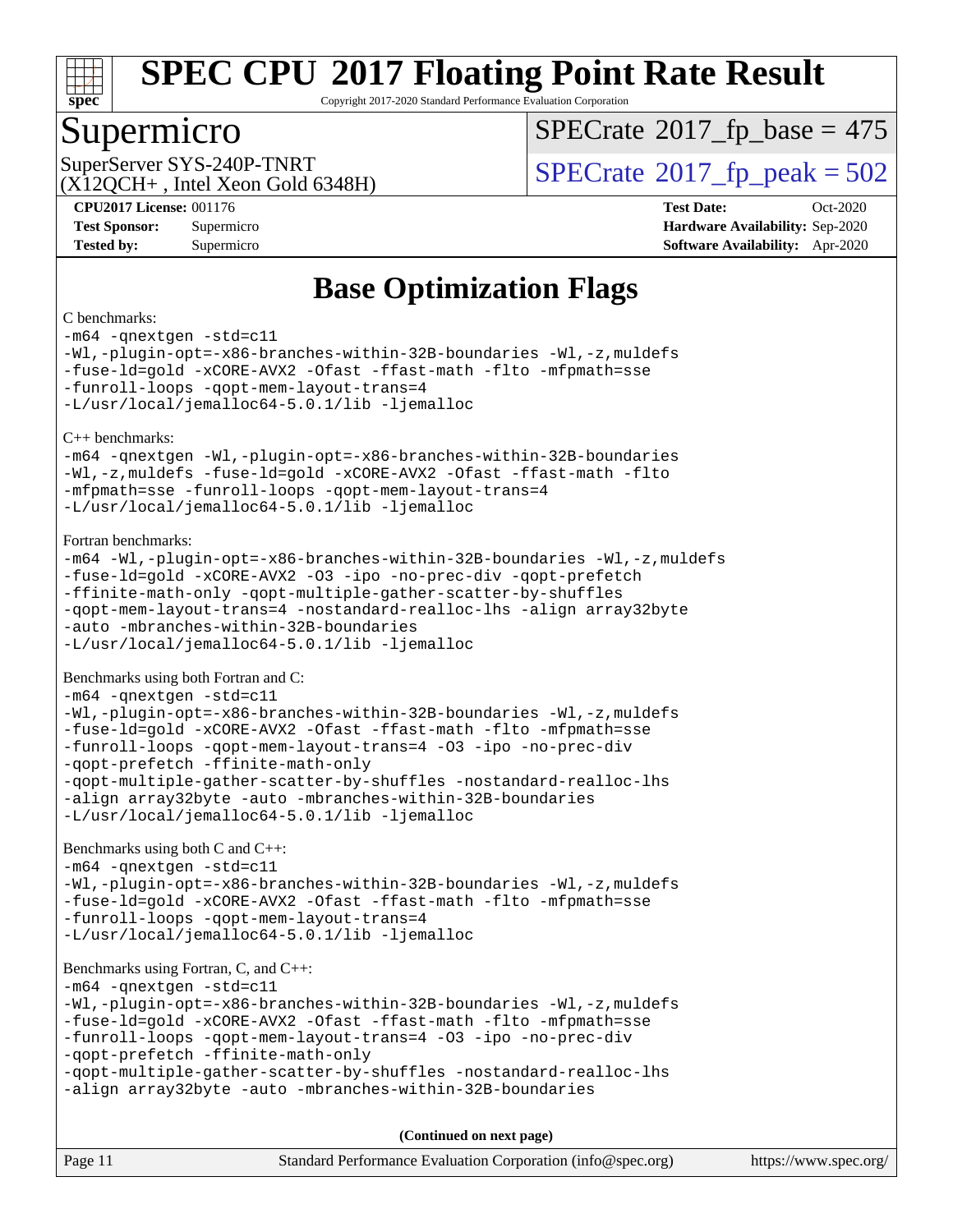

Copyright 2017-2020 Standard Performance Evaluation Corporation

## Supermicro

 $SPECTate$ <sup>®</sup>[2017\\_fp\\_base =](http://www.spec.org/auto/cpu2017/Docs/result-fields.html#SPECrate2017fpbase) 475

 $(X12OCH+$ , Intel Xeon Gold 6348H)

SuperServer SYS-240P-TNRT<br>(X12OCH+ Intel Xeon Gold 6348H)  $\text{SPECrate}$  $\text{SPECrate}$  $\text{SPECrate}$ <sup>®</sup>[2017\\_fp\\_peak = 5](http://www.spec.org/auto/cpu2017/Docs/result-fields.html#SPECrate2017fppeak)02

**[Tested by:](http://www.spec.org/auto/cpu2017/Docs/result-fields.html#Testedby)** Supermicro **[Software Availability:](http://www.spec.org/auto/cpu2017/Docs/result-fields.html#SoftwareAvailability)** Apr-2020

**[CPU2017 License:](http://www.spec.org/auto/cpu2017/Docs/result-fields.html#CPU2017License)** 001176 **[Test Date:](http://www.spec.org/auto/cpu2017/Docs/result-fields.html#TestDate)** Oct-2020 **[Test Sponsor:](http://www.spec.org/auto/cpu2017/Docs/result-fields.html#TestSponsor)** Supermicro **[Hardware Availability:](http://www.spec.org/auto/cpu2017/Docs/result-fields.html#HardwareAvailability)** Sep-2020

# **[Base Optimization Flags \(Continued\)](http://www.spec.org/auto/cpu2017/Docs/result-fields.html#BaseOptimizationFlags)**

[Benchmarks using Fortran, C, and C++](http://www.spec.org/auto/cpu2017/Docs/result-fields.html#BenchmarksusingFortranCandCXX) (continued):

[-L/usr/local/jemalloc64-5.0.1/lib](http://www.spec.org/cpu2017/results/res2020q4/cpu2017-20201012-24184.flags.html#user_CC_CXX_FCbase_jemalloc_link_path64_1_cc289568b1a6c0fd3b62c91b824c27fcb5af5e8098e6ad028160d21144ef1b8aef3170d2acf0bee98a8da324cfe4f67d0a3d0c4cc4673d993d694dc2a0df248b) [-ljemalloc](http://www.spec.org/cpu2017/results/res2020q4/cpu2017-20201012-24184.flags.html#user_CC_CXX_FCbase_jemalloc_link_lib_d1249b907c500fa1c0672f44f562e3d0f79738ae9e3c4a9c376d49f265a04b9c99b167ecedbf6711b3085be911c67ff61f150a17b3472be731631ba4d0471706)

## **[Peak Compiler Invocation](http://www.spec.org/auto/cpu2017/Docs/result-fields.html#PeakCompilerInvocation)**

| C benchmarks: |  |
|---------------|--|
| icc           |  |

[C++ benchmarks:](http://www.spec.org/auto/cpu2017/Docs/result-fields.html#CXXbenchmarks) [icpc](http://www.spec.org/cpu2017/results/res2020q4/cpu2017-20201012-24184.flags.html#user_CXXpeak_intel_icpc_c510b6838c7f56d33e37e94d029a35b4a7bccf4766a728ee175e80a419847e808290a9b78be685c44ab727ea267ec2f070ec5dc83b407c0218cded6866a35d07)

[Fortran benchmarks](http://www.spec.org/auto/cpu2017/Docs/result-fields.html#Fortranbenchmarks): [ifort](http://www.spec.org/cpu2017/results/res2020q4/cpu2017-20201012-24184.flags.html#user_FCpeak_intel_ifort_8111460550e3ca792625aed983ce982f94888b8b503583aa7ba2b8303487b4d8a21a13e7191a45c5fd58ff318f48f9492884d4413fa793fd88dd292cad7027ca)

[Benchmarks using both Fortran and C](http://www.spec.org/auto/cpu2017/Docs/result-fields.html#BenchmarksusingbothFortranandC): [ifort](http://www.spec.org/cpu2017/results/res2020q4/cpu2017-20201012-24184.flags.html#user_CC_FCpeak_intel_ifort_8111460550e3ca792625aed983ce982f94888b8b503583aa7ba2b8303487b4d8a21a13e7191a45c5fd58ff318f48f9492884d4413fa793fd88dd292cad7027ca) [icc](http://www.spec.org/cpu2017/results/res2020q4/cpu2017-20201012-24184.flags.html#user_CC_FCpeak_intel_icc_66fc1ee009f7361af1fbd72ca7dcefbb700085f36577c54f309893dd4ec40d12360134090235512931783d35fd58c0460139e722d5067c5574d8eaf2b3e37e92)

[Benchmarks using both C and C++](http://www.spec.org/auto/cpu2017/Docs/result-fields.html#BenchmarksusingbothCandCXX): [icpc](http://www.spec.org/cpu2017/results/res2020q4/cpu2017-20201012-24184.flags.html#user_CC_CXXpeak_intel_icpc_c510b6838c7f56d33e37e94d029a35b4a7bccf4766a728ee175e80a419847e808290a9b78be685c44ab727ea267ec2f070ec5dc83b407c0218cded6866a35d07) [icc](http://www.spec.org/cpu2017/results/res2020q4/cpu2017-20201012-24184.flags.html#user_CC_CXXpeak_intel_icc_66fc1ee009f7361af1fbd72ca7dcefbb700085f36577c54f309893dd4ec40d12360134090235512931783d35fd58c0460139e722d5067c5574d8eaf2b3e37e92)

[Benchmarks using Fortran, C, and C++:](http://www.spec.org/auto/cpu2017/Docs/result-fields.html#BenchmarksusingFortranCandCXX) [icpc](http://www.spec.org/cpu2017/results/res2020q4/cpu2017-20201012-24184.flags.html#user_CC_CXX_FCpeak_intel_icpc_c510b6838c7f56d33e37e94d029a35b4a7bccf4766a728ee175e80a419847e808290a9b78be685c44ab727ea267ec2f070ec5dc83b407c0218cded6866a35d07) [icc](http://www.spec.org/cpu2017/results/res2020q4/cpu2017-20201012-24184.flags.html#user_CC_CXX_FCpeak_intel_icc_66fc1ee009f7361af1fbd72ca7dcefbb700085f36577c54f309893dd4ec40d12360134090235512931783d35fd58c0460139e722d5067c5574d8eaf2b3e37e92) [ifort](http://www.spec.org/cpu2017/results/res2020q4/cpu2017-20201012-24184.flags.html#user_CC_CXX_FCpeak_intel_ifort_8111460550e3ca792625aed983ce982f94888b8b503583aa7ba2b8303487b4d8a21a13e7191a45c5fd58ff318f48f9492884d4413fa793fd88dd292cad7027ca)

# **[Peak Portability Flags](http://www.spec.org/auto/cpu2017/Docs/result-fields.html#PeakPortabilityFlags)**

Same as Base Portability Flags

# **[Peak Optimization Flags](http://www.spec.org/auto/cpu2017/Docs/result-fields.html#PeakOptimizationFlags)**

[C benchmarks](http://www.spec.org/auto/cpu2017/Docs/result-fields.html#Cbenchmarks):

519.lbm\_r: basepeak = yes

538.imagick\_r: basepeak = yes

 $544$ .nab\_r: basepeak = yes

[C++ benchmarks:](http://www.spec.org/auto/cpu2017/Docs/result-fields.html#CXXbenchmarks)

**(Continued on next page)**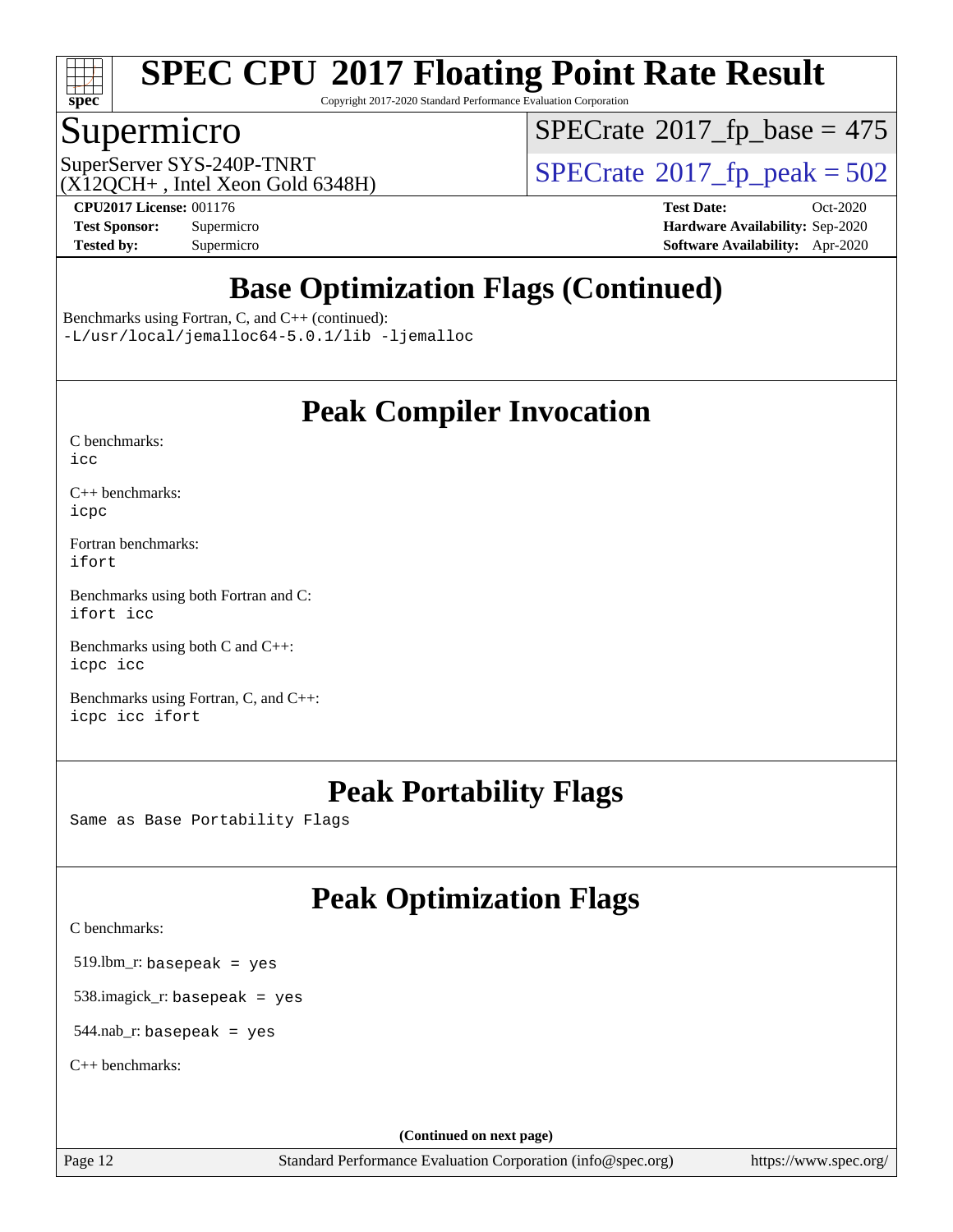

Copyright 2017-2020 Standard Performance Evaluation Corporation

### Supermicro

 $SPECTate$ <sup>®</sup>[2017\\_fp\\_base =](http://www.spec.org/auto/cpu2017/Docs/result-fields.html#SPECrate2017fpbase) 475

 $(X12OCH+$ , Intel Xeon Gold 6348H)

SuperServer SYS-240P-TNRT  $\begin{array}{c|c}\n\text{SuperServer SYS-240P-TNRT} & & \text{SPECrate} \n\hline\n\text{SPECrate} \n\end{array}$  $\begin{array}{c|c}\n\text{SuperServer SYS-240P-TNRT} & & \text{SPECrate} \n\hline\n\text{SPECrate} \n\end{array}$  $\begin{array}{c|c}\n\text{SuperServer SYS-240P-TNRT} & & \text{SPECrate} \n\hline\n\text{SPECrate} \n\end{array}$ 

**[Tested by:](http://www.spec.org/auto/cpu2017/Docs/result-fields.html#Testedby)** Supermicro **[Software Availability:](http://www.spec.org/auto/cpu2017/Docs/result-fields.html#SoftwareAvailability)** Apr-2020

**[CPU2017 License:](http://www.spec.org/auto/cpu2017/Docs/result-fields.html#CPU2017License)** 001176 **[Test Date:](http://www.spec.org/auto/cpu2017/Docs/result-fields.html#TestDate)** Oct-2020 **[Test Sponsor:](http://www.spec.org/auto/cpu2017/Docs/result-fields.html#TestSponsor)** Supermicro **[Hardware Availability:](http://www.spec.org/auto/cpu2017/Docs/result-fields.html#HardwareAvailability)** Sep-2020

# **[Peak Optimization Flags \(Continued\)](http://www.spec.org/auto/cpu2017/Docs/result-fields.html#PeakOptimizationFlags)**

508.namd\_r: basepeak = yes

 510.parest\_r: [-m64](http://www.spec.org/cpu2017/results/res2020q4/cpu2017-20201012-24184.flags.html#user_peakCXXLD510_parest_r_m64-icc) [-qnextgen](http://www.spec.org/cpu2017/results/res2020q4/cpu2017-20201012-24184.flags.html#user_peakCXXLD510_parest_r_f-qnextgen) [-Wl,-plugin-opt=-x86-branches-within-32B-boundaries](http://www.spec.org/cpu2017/results/res2020q4/cpu2017-20201012-24184.flags.html#user_peakLDFLAGS510_parest_r_f-x86-branches-within-32B-boundaries_0098b4e4317ae60947b7b728078a624952a08ac37a3c797dfb4ffeb399e0c61a9dd0f2f44ce917e9361fb9076ccb15e7824594512dd315205382d84209e912f3) [-Wl,-z,muldefs](http://www.spec.org/cpu2017/results/res2020q4/cpu2017-20201012-24184.flags.html#user_peakEXTRA_LDFLAGS510_parest_r_link_force_multiple1_b4cbdb97b34bdee9ceefcfe54f4c8ea74255f0b02a4b23e853cdb0e18eb4525ac79b5a88067c842dd0ee6996c24547a27a4b99331201badda8798ef8a743f577) [-fuse-ld=gold](http://www.spec.org/cpu2017/results/res2020q4/cpu2017-20201012-24184.flags.html#user_peakEXTRA_LDFLAGS510_parest_r_f-fuse-ld_920b3586e2b8c6e0748b9c84fa9b744736ba725a32cab14ad8f3d4ad28eecb2f59d1144823d2e17006539a88734fe1fc08fc3035f7676166309105a78aaabc32) [-xCORE-AVX2](http://www.spec.org/cpu2017/results/res2020q4/cpu2017-20201012-24184.flags.html#user_peakCXXOPTIMIZE510_parest_r_f-xCORE-AVX2) [-Ofast](http://www.spec.org/cpu2017/results/res2020q4/cpu2017-20201012-24184.flags.html#user_peakCXXOPTIMIZE510_parest_r_f-Ofast) [-ffast-math](http://www.spec.org/cpu2017/results/res2020q4/cpu2017-20201012-24184.flags.html#user_peakCXXOPTIMIZE510_parest_r_f-ffast-math) [-flto](http://www.spec.org/cpu2017/results/res2020q4/cpu2017-20201012-24184.flags.html#user_peakCXXOPTIMIZE510_parest_r_f-flto) [-mfpmath=sse](http://www.spec.org/cpu2017/results/res2020q4/cpu2017-20201012-24184.flags.html#user_peakCXXOPTIMIZE510_parest_r_f-mfpmath_70eb8fac26bde974f8ab713bc9086c5621c0b8d2f6c86f38af0bd7062540daf19db5f3a066d8c6684be05d84c9b6322eb3b5be6619d967835195b93d6c02afa1) [-funroll-loops](http://www.spec.org/cpu2017/results/res2020q4/cpu2017-20201012-24184.flags.html#user_peakCXXOPTIMIZE510_parest_r_f-funroll-loops) [-qopt-mem-layout-trans=4](http://www.spec.org/cpu2017/results/res2020q4/cpu2017-20201012-24184.flags.html#user_peakCXXOPTIMIZE510_parest_r_f-qopt-mem-layout-trans_fa39e755916c150a61361b7846f310bcdf6f04e385ef281cadf3647acec3f0ae266d1a1d22d972a7087a248fd4e6ca390a3634700869573d231a252c784941a8) [-L/usr/local/jemalloc64-5.0.1/lib](http://www.spec.org/cpu2017/results/res2020q4/cpu2017-20201012-24184.flags.html#user_peakEXTRA_LIBS510_parest_r_jemalloc_link_path64_1_cc289568b1a6c0fd3b62c91b824c27fcb5af5e8098e6ad028160d21144ef1b8aef3170d2acf0bee98a8da324cfe4f67d0a3d0c4cc4673d993d694dc2a0df248b) [-ljemalloc](http://www.spec.org/cpu2017/results/res2020q4/cpu2017-20201012-24184.flags.html#user_peakEXTRA_LIBS510_parest_r_jemalloc_link_lib_d1249b907c500fa1c0672f44f562e3d0f79738ae9e3c4a9c376d49f265a04b9c99b167ecedbf6711b3085be911c67ff61f150a17b3472be731631ba4d0471706)

[Fortran benchmarks](http://www.spec.org/auto/cpu2017/Docs/result-fields.html#Fortranbenchmarks):

```
 503.bwaves_r: -m64 -Wl,-plugin-opt=-x86-branches-within-32B-boundaries
-Wl,-z,muldefs -fuse-ld=gold -xCORE-AVX2 -O3 -ipo
-no-prec-div -qopt-prefetch -ffinite-math-only
-qopt-multiple-gather-scatter-by-shuffles
-qopt-mem-layout-trans=4 -nostandard-realloc-lhs
-align array32byte -auto -mbranches-within-32B-boundaries
-L/usr/local/jemalloc64-5.0.1/lib -ljemalloc
```
549.fotonik3d\_r: basepeak = yes

554.roms\_r: Same as 503.bwaves\_r

[Benchmarks using both Fortran and C](http://www.spec.org/auto/cpu2017/Docs/result-fields.html#BenchmarksusingbothFortranandC):

```
 521.wrf_r: -prof-gen(pass 1) -prof-use(pass 2) -xCORE-AVX2 -O3 -ipo
-no-prec-div -qopt-prefetch -ffinite-math-only
-qopt-multiple-gather-scatter-by-shuffles
-qopt-mem-layout-trans=4 -mbranches-within-32B-boundaries
-nostandard-realloc-lhs -align array32byte -auto
-L/usr/local/jemalloc64-5.0.1/lib -ljemalloc
```
 $527$ .cam $4$ \_r: basepeak = yes

[Benchmarks using both C and C++](http://www.spec.org/auto/cpu2017/Docs/result-fields.html#BenchmarksusingbothCandCXX):

 511.povray\_r: [-prof-gen](http://www.spec.org/cpu2017/results/res2020q4/cpu2017-20201012-24184.flags.html#user_peakPASS1_CFLAGSPASS1_CXXFLAGSPASS1_LDFLAGS511_povray_r_prof_gen_5aa4926d6013ddb2a31985c654b3eb18169fc0c6952a63635c234f711e6e63dd76e94ad52365559451ec499a2cdb89e4dc58ba4c67ef54ca681ffbe1461d6b36)(pass 1) [-prof-use](http://www.spec.org/cpu2017/results/res2020q4/cpu2017-20201012-24184.flags.html#user_peakPASS2_CFLAGSPASS2_CXXFLAGSPASS2_LDFLAGS511_povray_r_prof_use_1a21ceae95f36a2b53c25747139a6c16ca95bd9def2a207b4f0849963b97e94f5260e30a0c64f4bb623698870e679ca08317ef8150905d41bd88c6f78df73f19)(pass 2) [-xCORE-AVX2](http://www.spec.org/cpu2017/results/res2020q4/cpu2017-20201012-24184.flags.html#user_peakCOPTIMIZECXXOPTIMIZEPASS2_COPTIMIZEPASS2_CXXOPTIMIZE511_povray_r_f-xCORE-AVX2) [-O3](http://www.spec.org/cpu2017/results/res2020q4/cpu2017-20201012-24184.flags.html#user_peakCOPTIMIZECXXOPTIMIZEPASS1_COPTIMIZEPASS1_CXXOPTIMIZEPASS2_COPTIMIZEPASS2_CXXOPTIMIZE511_povray_r_f-O3) [-ipo](http://www.spec.org/cpu2017/results/res2020q4/cpu2017-20201012-24184.flags.html#user_peakCOPTIMIZECXXOPTIMIZEPASS1_COPTIMIZEPASS1_CXXOPTIMIZEPASS2_COPTIMIZEPASS2_CXXOPTIMIZE511_povray_r_f-ipo) [-no-prec-div](http://www.spec.org/cpu2017/results/res2020q4/cpu2017-20201012-24184.flags.html#user_peakCOPTIMIZECXXOPTIMIZEPASS1_COPTIMIZEPASS1_CXXOPTIMIZEPASS2_COPTIMIZEPASS2_CXXOPTIMIZE511_povray_r_f-no-prec-div) [-qopt-prefetch](http://www.spec.org/cpu2017/results/res2020q4/cpu2017-20201012-24184.flags.html#user_peakCOPTIMIZECXXOPTIMIZEPASS1_COPTIMIZEPASS1_CXXOPTIMIZEPASS2_COPTIMIZEPASS2_CXXOPTIMIZE511_povray_r_f-qopt-prefetch) [-ffinite-math-only](http://www.spec.org/cpu2017/results/res2020q4/cpu2017-20201012-24184.flags.html#user_peakCOPTIMIZECXXOPTIMIZEPASS1_COPTIMIZEPASS1_CXXOPTIMIZEPASS2_COPTIMIZEPASS2_CXXOPTIMIZE511_povray_r_f_finite_math_only_cb91587bd2077682c4b38af759c288ed7c732db004271a9512da14a4f8007909a5f1427ecbf1a0fb78ff2a814402c6114ac565ca162485bbcae155b5e4258871) [-qopt-multiple-gather-scatter-by-shuffles](http://www.spec.org/cpu2017/results/res2020q4/cpu2017-20201012-24184.flags.html#user_peakCOPTIMIZECXXOPTIMIZEPASS1_COPTIMIZEPASS1_CXXOPTIMIZEPASS2_COPTIMIZEPASS2_CXXOPTIMIZE511_povray_r_f-qopt-multiple-gather-scatter-by-shuffles) [-qopt-mem-layout-trans=4](http://www.spec.org/cpu2017/results/res2020q4/cpu2017-20201012-24184.flags.html#user_peakCOPTIMIZECXXOPTIMIZEPASS1_COPTIMIZEPASS1_CXXOPTIMIZEPASS2_COPTIMIZEPASS2_CXXOPTIMIZE511_povray_r_f-qopt-mem-layout-trans_fa39e755916c150a61361b7846f310bcdf6f04e385ef281cadf3647acec3f0ae266d1a1d22d972a7087a248fd4e6ca390a3634700869573d231a252c784941a8) [-mbranches-within-32B-boundaries](http://www.spec.org/cpu2017/results/res2020q4/cpu2017-20201012-24184.flags.html#user_peakEXTRA_COPTIMIZEEXTRA_CXXOPTIMIZE511_povray_r_f-mbranches-within-32B-boundaries) [-L/usr/local/jemalloc64-5.0.1/lib](http://www.spec.org/cpu2017/results/res2020q4/cpu2017-20201012-24184.flags.html#user_peakEXTRA_LIBS511_povray_r_jemalloc_link_path64_1_cc289568b1a6c0fd3b62c91b824c27fcb5af5e8098e6ad028160d21144ef1b8aef3170d2acf0bee98a8da324cfe4f67d0a3d0c4cc4673d993d694dc2a0df248b) [-ljemalloc](http://www.spec.org/cpu2017/results/res2020q4/cpu2017-20201012-24184.flags.html#user_peakEXTRA_LIBS511_povray_r_jemalloc_link_lib_d1249b907c500fa1c0672f44f562e3d0f79738ae9e3c4a9c376d49f265a04b9c99b167ecedbf6711b3085be911c67ff61f150a17b3472be731631ba4d0471706)

526.blender\_r: basepeak = yes

[Benchmarks using Fortran, C, and C++:](http://www.spec.org/auto/cpu2017/Docs/result-fields.html#BenchmarksusingFortranCandCXX)

**(Continued on next page)**